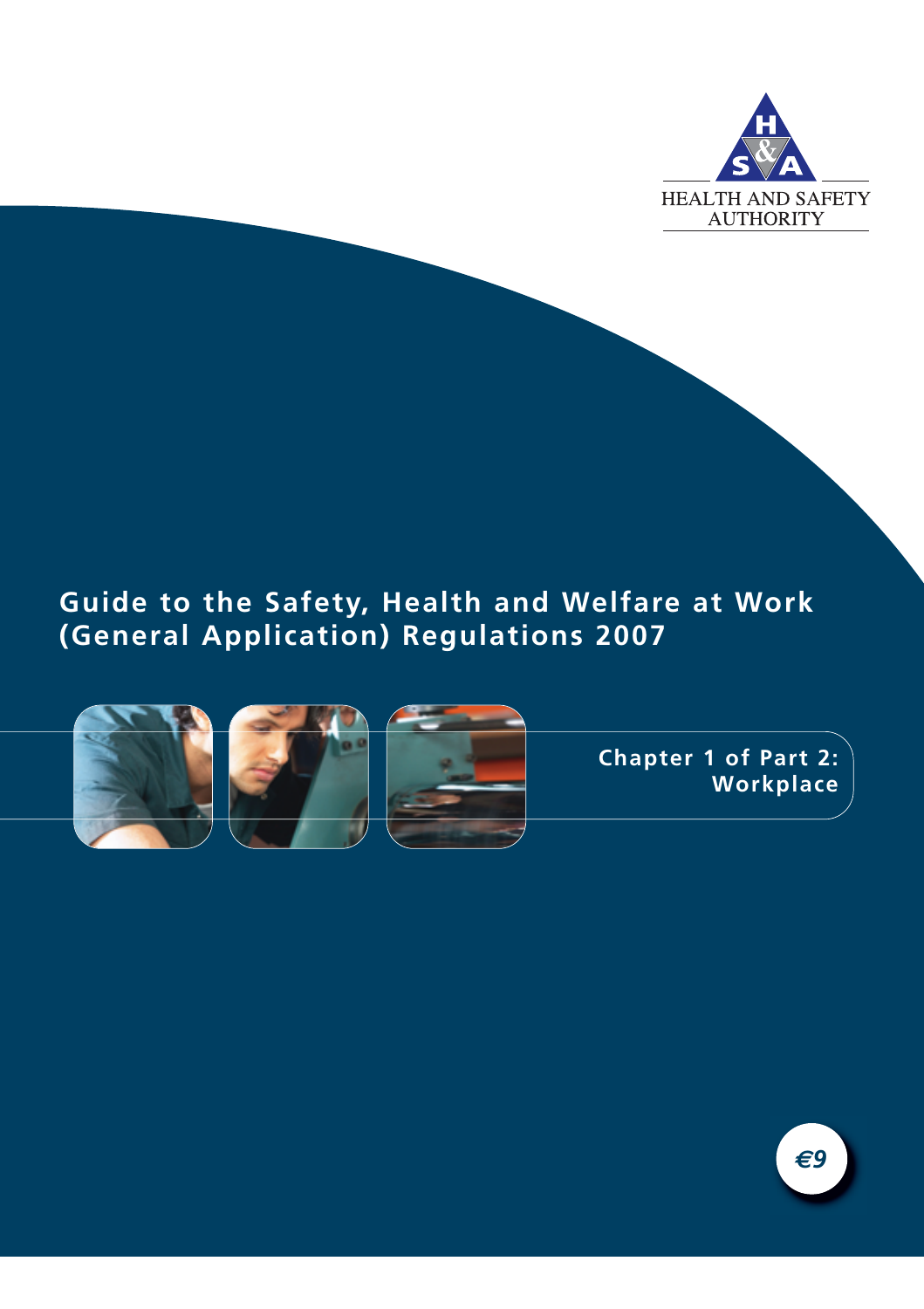**Guide to the Safety, Health and Welfare at Work (General Application) Regulations 2007**

> **Chapter 1 of Part 2: Workplace**

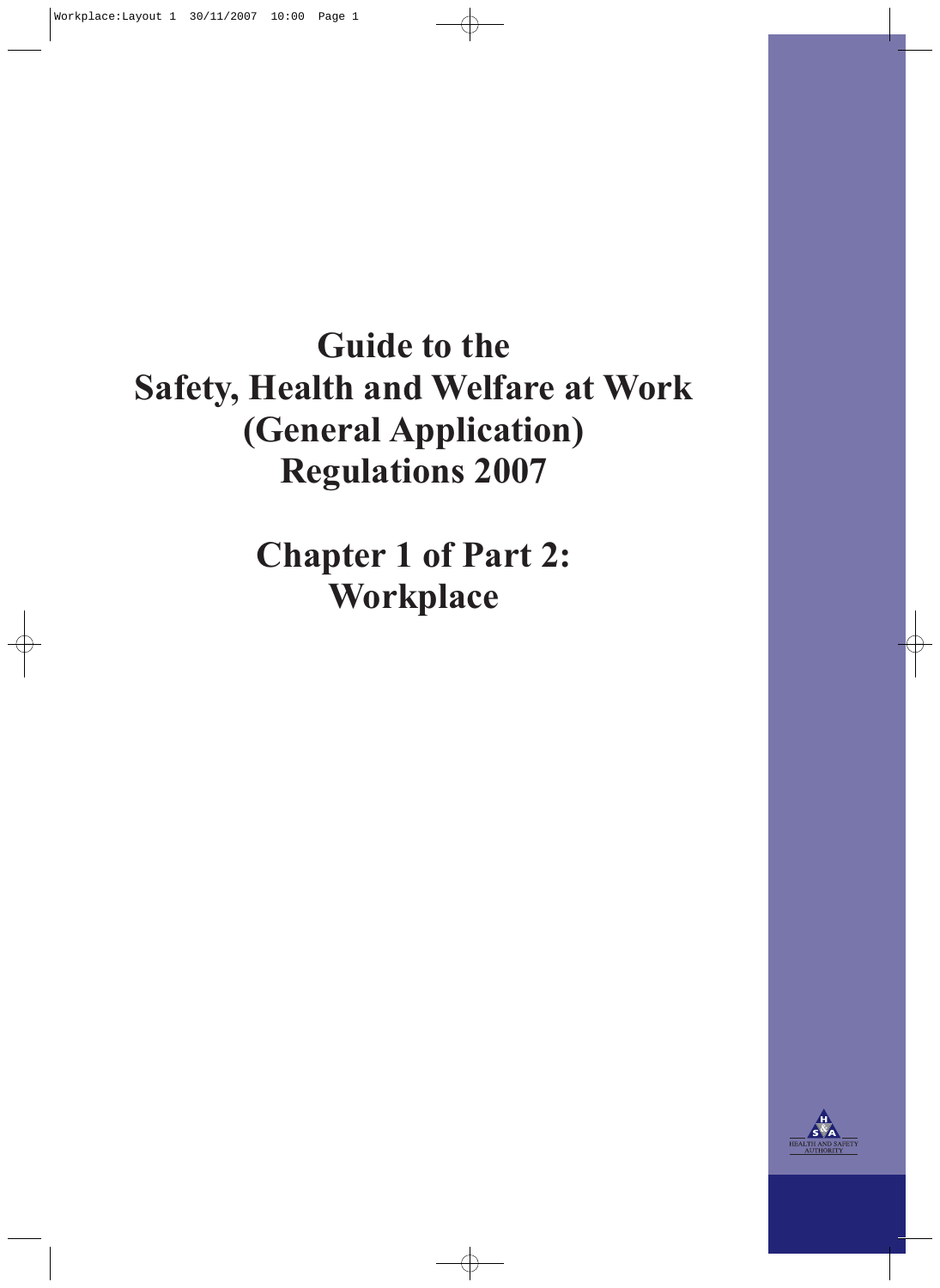Published in December 2007 by the Health and Safety Authority, The Metropolitan Building, James Joyce Street, Dublin 1. ©All rights reserved. No part of this publication may be reproduced, stored in a retrieval system, or transmitted in any form or by any means, electronic, mechanical, photocopying, recording or otherwise, without the prior permission of the Health and Safety Authority.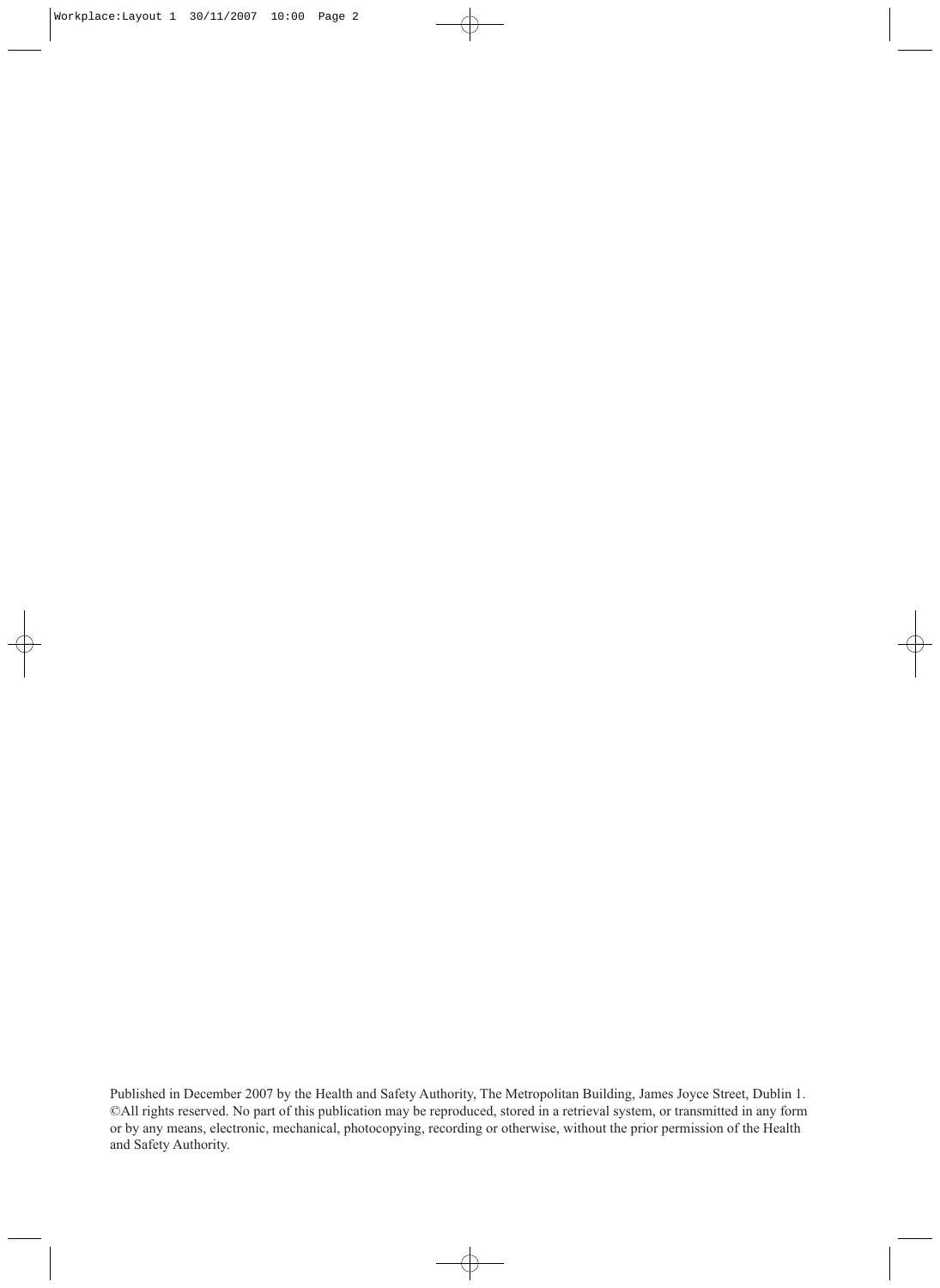# **Contents**

| Introduction                                                                                        | 5  |
|-----------------------------------------------------------------------------------------------------|----|
| Regulation 4: Interpretation for Chapter 1                                                          | 6  |
| Regulation 5: Stability and Solidity                                                                | 7  |
| Regulation 6: Ventilation of Enclosed Places of Work                                                | 7  |
| Regulation 7: Room Temperature                                                                      | 8  |
| Regulation 8: Natural and Artificial Lighting                                                       | 11 |
| Regulation 9: Floors, Walls, Ceilings and Roofs of Rooms                                            | 12 |
| Regulation 10: Windows and Skylights                                                                | 15 |
| Regulation 11: Doors and Gates                                                                      | 16 |
| Regulation 12: Emergency Routes and Exits                                                           | 18 |
| Regulation 13: Fire Detection and Fire Fighting                                                     | 19 |
| Regulation 14: Movement of Pedestrians and Vehicles in Danger Areas                                 | 21 |
| Regulation 15: Specific Measures for Escalators and Travelators                                     | 23 |
| Regulation 16: Loading Bays and Ramps                                                               | 23 |
| Regulation 17: Room Dimensions and Air Space in Rooms and<br>Freedom of Movement at the Workstation | 24 |
| Regulation 18: General Welfare Requirements                                                         | 25 |
| Regulation 19: Rest Rooms and Rest Areas                                                            | 27 |
| Regulation 20: Sanitary and Washing Facilities                                                      | 28 |
| Regulation 21: Changing Rooms and Lockers                                                           | 30 |
| Regulation 22: Accommodation Areas at a Place of Work                                               | 31 |
| Regulation 23: Outdoor Places of Work, Special Provisions                                           | 32 |
| Regulation 24: Pregnant, Postnatal and Breastfeeding Employees                                      | 32 |
| Regulation 25: Employees with Disabilities                                                          | 32 |
| Regulation 26: Agreements as to a Premises Used as a Place of Work                                  | 33 |
| Appendix: Sources of Further Information and Bibliography                                           | 35 |

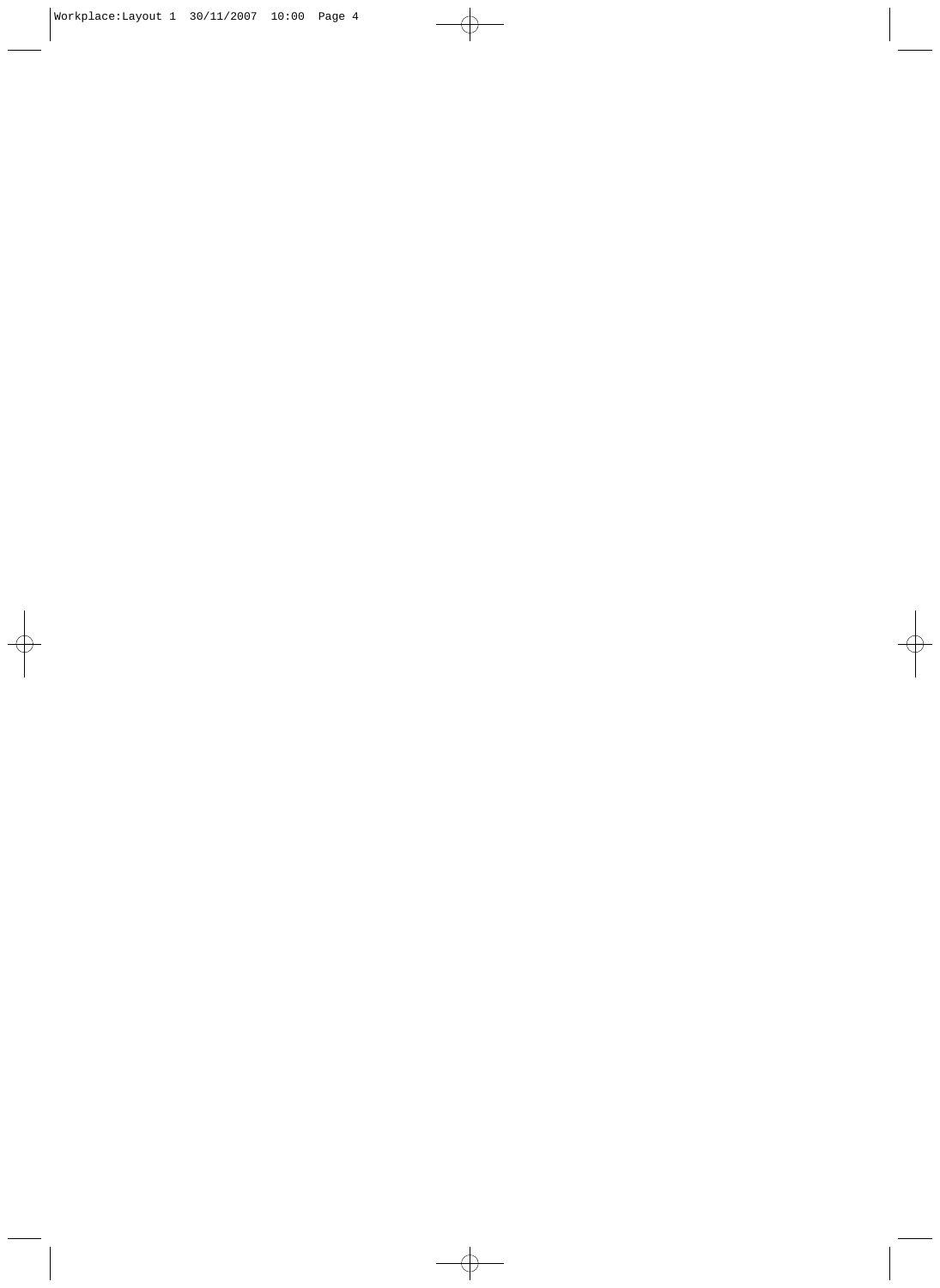### **Guide to Chapter 1 of Part 2 of the General Application Regulations 2007**

# **Chapter 1 of Part 2: WORKPLACE**

### **Introduction**

This Guide is aimed at safety and health practitioners, employers, managers, employees, safety representatives and others to give general guidance on Chapter 1 of Part 2 (Regulations 4 to 26) of the Safety, Health and Welfare at Work (General Application) Regulations 2007 (S.I. No. 299 of 2007) relating to the workplace. *It is not intended as a legal interpretation of the legislation.*

From 1 November 2007, Chapter 1 of Part 2 of the General Application Regulations 2007 re-transposes Directive 89/654/EEC and replaces Part III (Regulations 16 and 17) of the Safety, Health and Welfare at Work (General Application) Regulations 1993 (S.I. No. 44 of 1993), which are revoked from that date.

In this Guide the text of the Regulations is shown in italics.

The General Application Regulations 2007 are made under the Safety, Health and Welfare at Work Act 2005 (No. 10 of 2005) referred to elsewhere in this Guide as "the Act" or the "2005 Act".

In summary, Chapter 1 of Part 2 of the General Application Regulations deals with the physical environment at the place of work and sets out the welfare facilities which should be provided as standard facilities for a premises used as a workplace.

Working in fields or forestry undertakings is not covered by the Regulations, except for workshops and buildings associated with them. The provisions apply to all buildings used as places of work with the following exemptions:

- Means of transport used outside the undertaking
- Mobile or temporary work sites including construction sites
- Extractive industries
- Fishing boats.

Several of these are covered, or will be covered, by other Regulations.

The employer must ensure that the physical environment of the place of work is adequate. Work areas should be large enough to be safe and healthy and be adequate with regard to stability, ventilation, fresh air, temperature and lighting.

Pedestrians and vehicles must be able to circulate safely. Traffic routes, entrances and exits must be kept clear. Floors, walls, ceilings, roofs, doors, gates, loading bays and ramps must be safe.

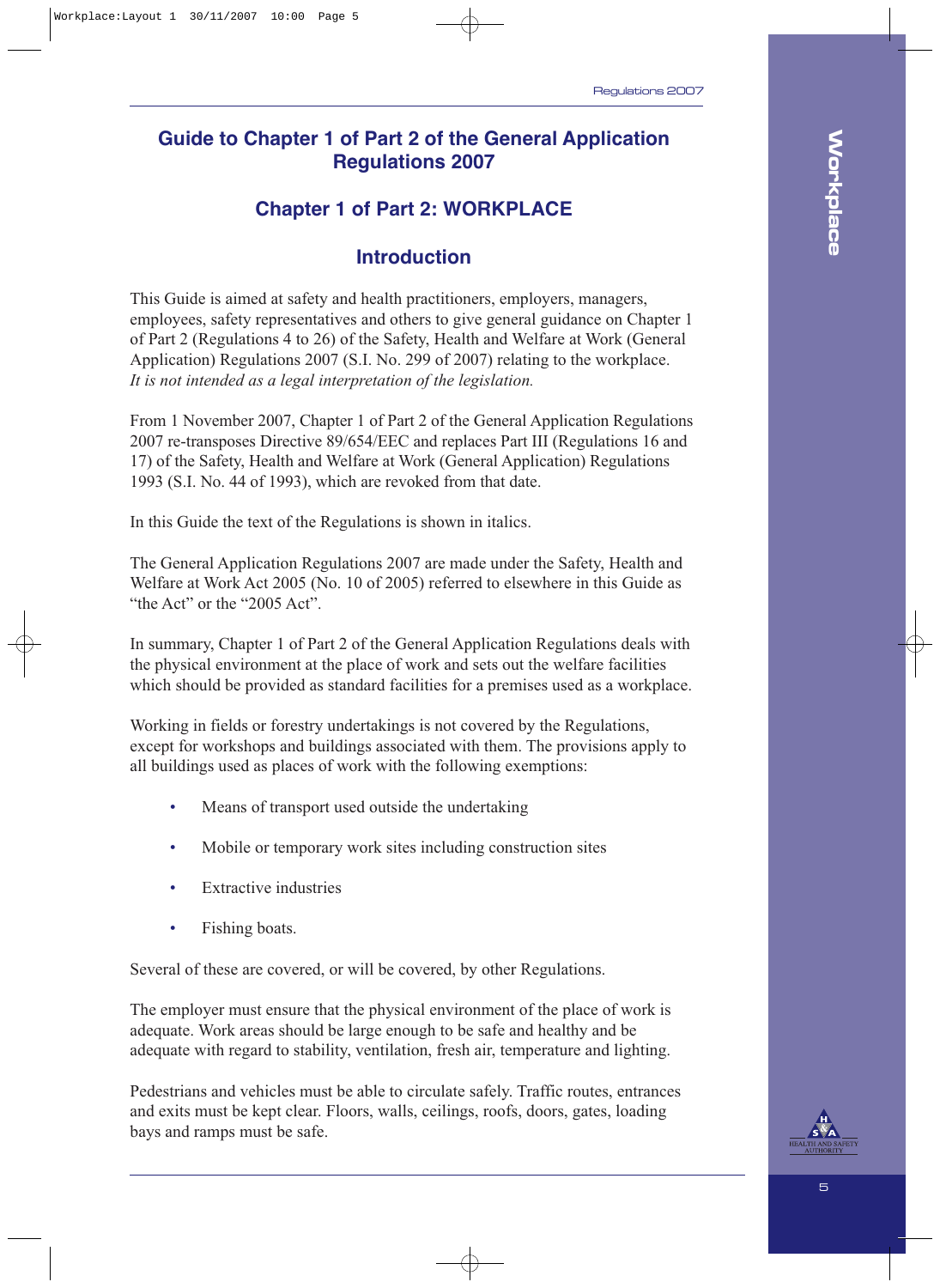Adequate toilet, washing and welfare facilities must be provided.

Employees working outdoors should be protected against bad weather, noise, slippery conditions etc.

Arrangements for pregnant and breastfeeding employees to lie down must be available.

Where necessary, the workplace must be organised to take account of workers with disabilities.

As it is not possible for this Guide to address all the issues that may arise in respect of a workplace, references to further sources of information are provided in the Appendix to assist persons to make practical judgments where the Regulations have been framed in general terms.

# **Regulation 4: Interpretation for Chapter 1**

*4. In this Chapter—*

*"place of work" means a place of work intended to house workstations on the premises of an undertaking and any other place within the area of the undertaking to which an employee has access in the course of his or her employment but does not include—*

- *(a) means of transport used outside the undertaking or a place of work inside a means of transport,*
- *(b) temporary or mobile work sites, including construction sites,*
- *(c) extractive industries,*
- *(d) fishing boats,*
- *(e) fields, woods and land forming part of an agricultural or forestry undertaking but situated away from the undertaking's buildings.*

The requirements of Chapter 1 of Part 2 of the General Application Regulations apply to all places of work which are located within a premises in which work is carried out on or within the boundaries of the premises, except those places listed at (a) to (e) above.

This particular definition of "place of work" is for Chapter 1 of Part 2 only and covers not only the place where the work actually takes place but also rest areas, toilets, changing rooms etc. The broader definition found in the 2005 Act applies where the term is used elsewhere.

In respect of the places which are excluded from this Chapter, it should be noted that there is still a general duty to ensure the safety, health and welfare of workers arising from the 2005 Act, the other provisions of the General Application Regulations 2007 and other relevant legislation.

The exemption related to agriculture or forestry does not extend to the buildings used by workers in those sectors.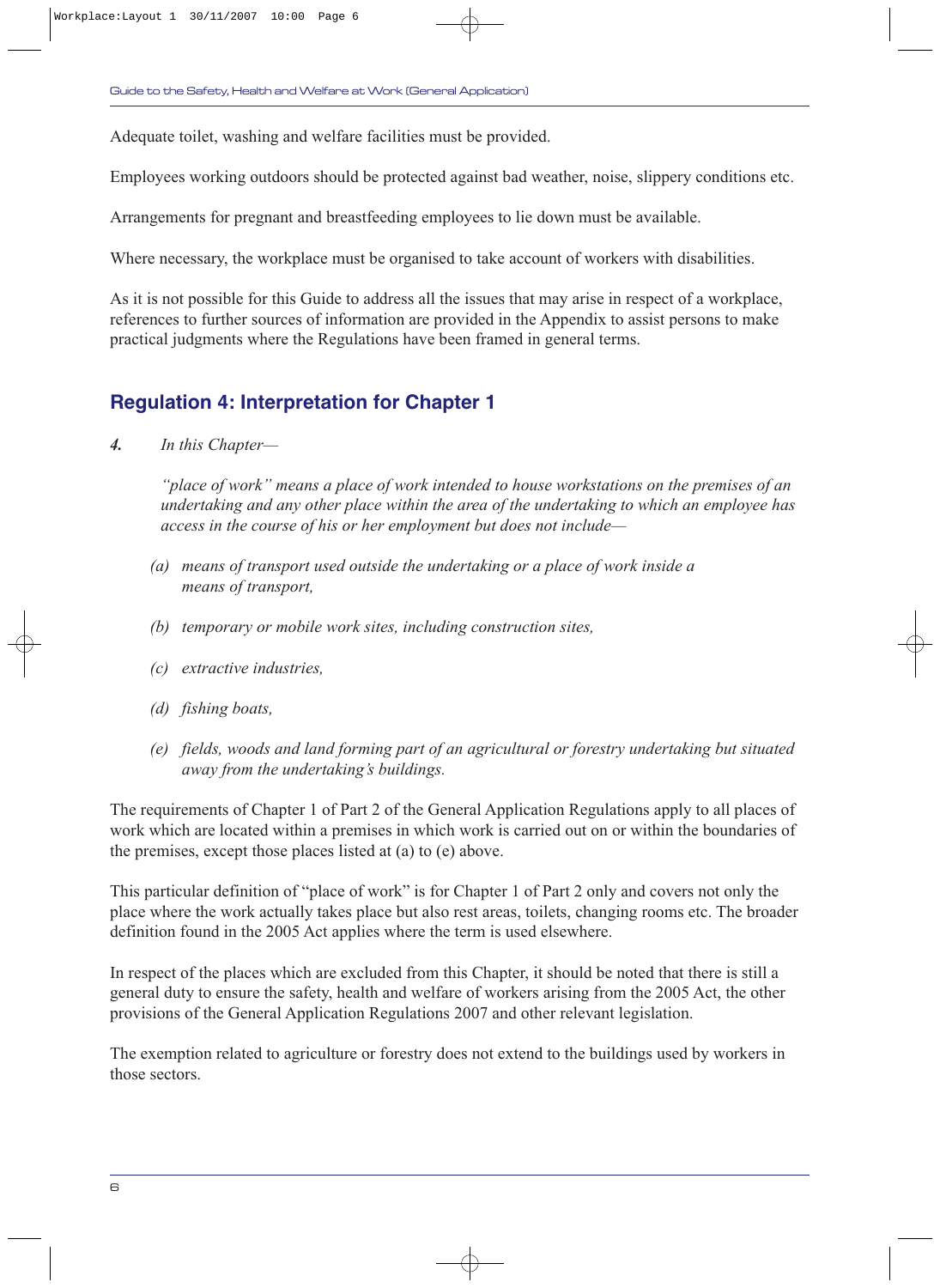# **Regulation 5: Stability and Solidity**

*5. An employer shall ensure that buildings which house places of work shall have a structure and solidity appropriate to the nature of their use.*

The employer must be satisfied that the floors, walls etc. of the place of work are able to support both the weight of equipment and the pressures of additional forces which its use imposes on the structure.

The structure's materials, where possible, should also be suitable for the work undertaken so that over time it does not fail; for example, floors rotting due to moisture or corrosion of structural steel supports. Where such risks have been identified, ongoing periodic examination will be necessary to detect any signs of deterioration.

In some workplaces there will be risks to the structure from impact damage caused by moving vehicles and measures need to be taken to protect vulnerable areas and to repair any damage before it poses a hazard to safety.

The installation of new equipment in existing buildings may require an analysis to determine if structural changes are necessary.

If cracks occur in the structure, they need to be investigated to ascertain if there is a risk to safety.

# **Regulation 6: Ventilation of enclosed places of work**

- *6. An employer shall ensure that—*
	- *(a) sufficient fresh air is provided in enclosed places of work, having regard to the working methods used and the physical demands placed on the employer's employees,*

In most cases the natural ventilation provided through windows and doors will be adequate. In cases where, for instance, there are high dust levels or high temperatures or where the workplace is isolated from the outside air, mechanical or forced ventilation may be necessary.

The provision of natural or forced ventilation will depend on the:

- Processes, materials and substances which are liable to contaminate the atmosphere, released heat or humidity
- Design of the building
- Volume of the workplace itself
- Number of occupants, including any animals

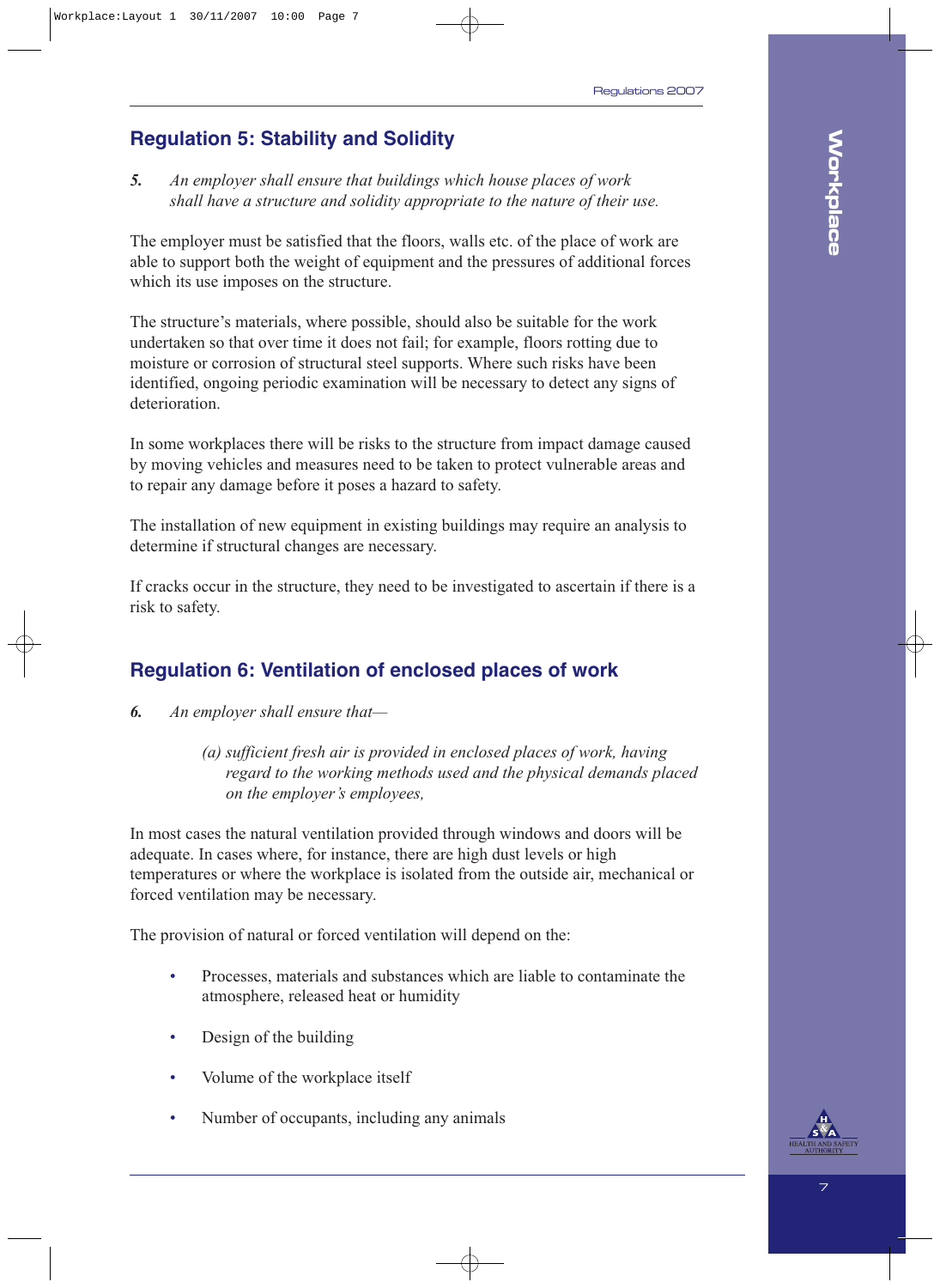- Physical activity of the occupants or any animals
- Location of a workstation within a building.

*(b) if a forced ventilation system is used, it is maintained in working order and any breakdown is indicated by a control system if necessary for the safety and health of employees,*

Mechanical ventilation systems should be maintained in good working order as part of a plant maintenance system.

The requirement for a device to give warning of breakdowns applies where necessary for reasons of safety and health. It could apply particularly to "dilution ventilation" systems used to reduce concentrations of dust or fumes in the atmosphere. It could also apply to any other situation where a breakdown in the ventilation system would be likely to result in harm to employees.

The system should be designed so that the breakdown is readily detected by those liable to be affected. Alarms in rarely visited plant rooms would not be adequate.

> *(c) if air-conditioning or mechanical ventilation installations are used, they operate in such a way that employees are not exposed to draughts which cause discomfort, and*

The sensation of draughts is related to air speed and temperature, a person's activity and level of clothing. It can also be related to the sensitivity of the individual concerned. Draughts may be caused by inadequate design or control of the ventilation system or poor workstation layout arrangements.

> *(d) any deposit or dirt likely to create an immediate danger to the safety and health of employees by polluting the atmosphere is removed without delay.*

Systems should be free from any substance or organism which may contaminate the air passing by it, thereby affecting the safety and health of employees. Hazards may arise from spillages of work-related materials, bird/bat droppings near air intakes or the growth of microbial contamination in ductwork.

Detailed advice on the cleaning of ventilation systems has been published by a number of bodies including the Chartered Institution of Building Services Engineers (CIBSE).

### **Regulation 7: Room temperature**

- *7. (1) An employer shall ensure that—*
	- *(a) during working hours, the temperature in rooms containing workstations is appropriate for human beings, having regard to the working methods being used and the physical demands placed on the employees,*
	- *(b) for sedentary office work, a minimum temperature of 17.5° C, so far as is reasonably practicable, is achieved and maintained at every workstation after the first hour's work,*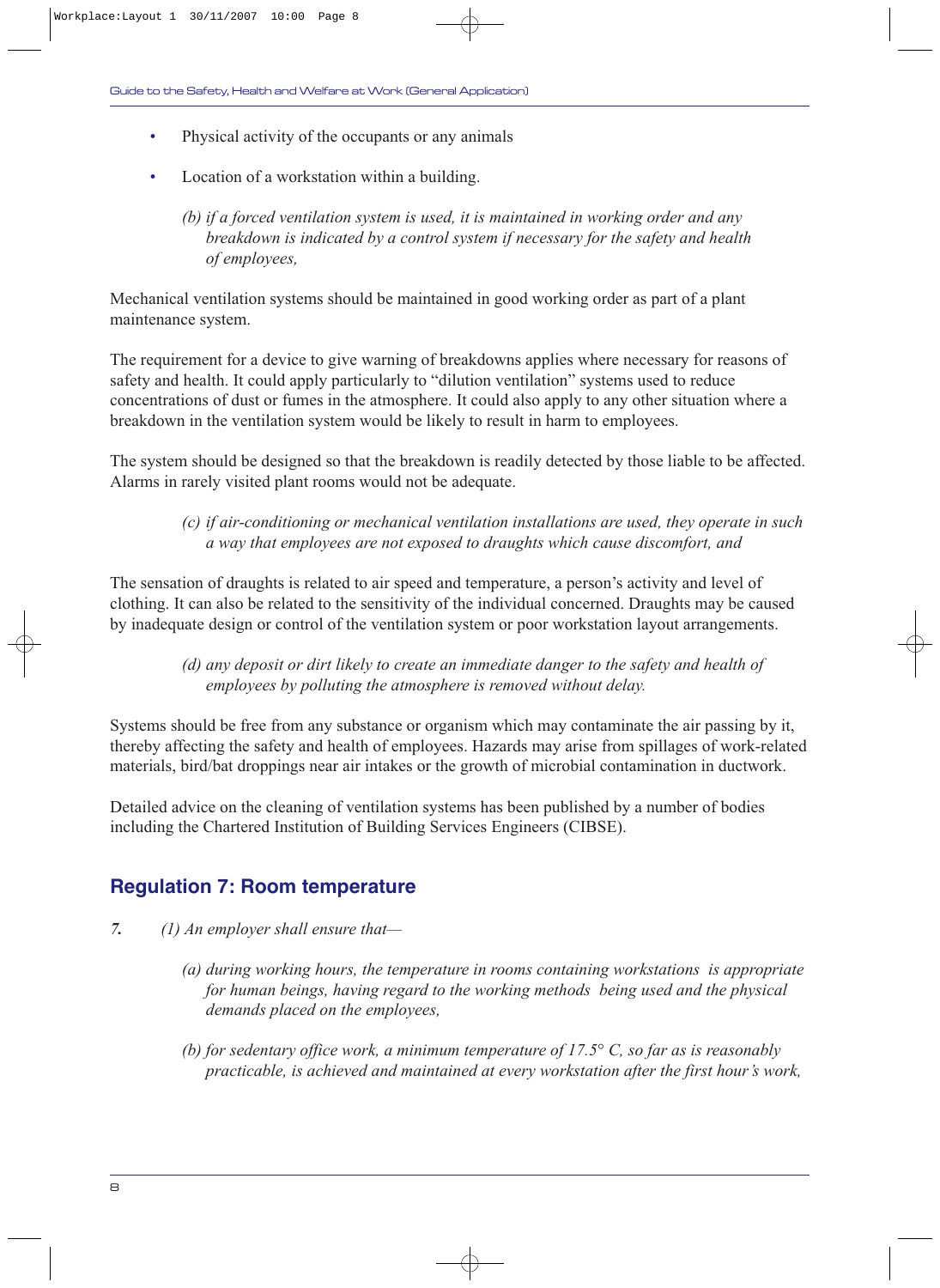- *(c) for other sedentary work, at every workstation where a substantial proportion of the work is done sitting and does not involve serious physical effort, a minimum temperature of 16°C is, so far as is reasonably practicable, achieved and maintained after the first hour's work,*
- *(d) means are available to enable persons at work to measure the temperature in any workplace inside a building,*

The temperature in rooms in which employees work must be adequate having regard to the:

- Indoor or special work clothing normally worn by the employees
- Physical activity involved in the work
- Other elements of the thermal environment, such as radiant heat, humidity and air movement
- Need for any special conditions arising from, or required for, the work being carried out, such as heat, cold, humidity etc.

In cases where it is difficult to maintain an adequate overall temperature, it may be necessary to provide effective local heating, protective clothing or cooling at individual workstations.

Care needs to be taken with temporary heaters so as to prevent burns from contact with hot surfaces. No heating method should be employed which results in the escape into the air of any workroom of any fume of such character and to such extent as to be likely to be injurious or offensive to employees therein.

The General Application Regulations 1993 (S.I. No. 44 of 1993) did not cite specific temperatures, leading to some uncertainty as to what was legally required or enforceable when dealing with temperature issues; the situation has been clarified by the specification of some values in these Regulations.

The fact that a maximum temperature has not been specified in the Regulations does not mean that any temperature is acceptable. At high or uncomfortable temperatures, especially when not caused by temporary weather conditions, a means of cooling should be provided.

The temperature levels in Regulation  $7(1)(b)$  and (c) are not comfort temperatures and do not represent temperatures at which people can work most efficiently.

The determination of appropriate temperatures is addressed in ISO standard 7730 – "Ergonomics of the thermal environment – Analytical determination and interpretation of thermal comfort using calculation of the PMV and PPD indices and local thermal comfort criteria" – which is available as an Irish standard I.S. EN ISO 7730:2005. This is a complex document most likely to be used at the design stage or during a technical investigation of a complaint.

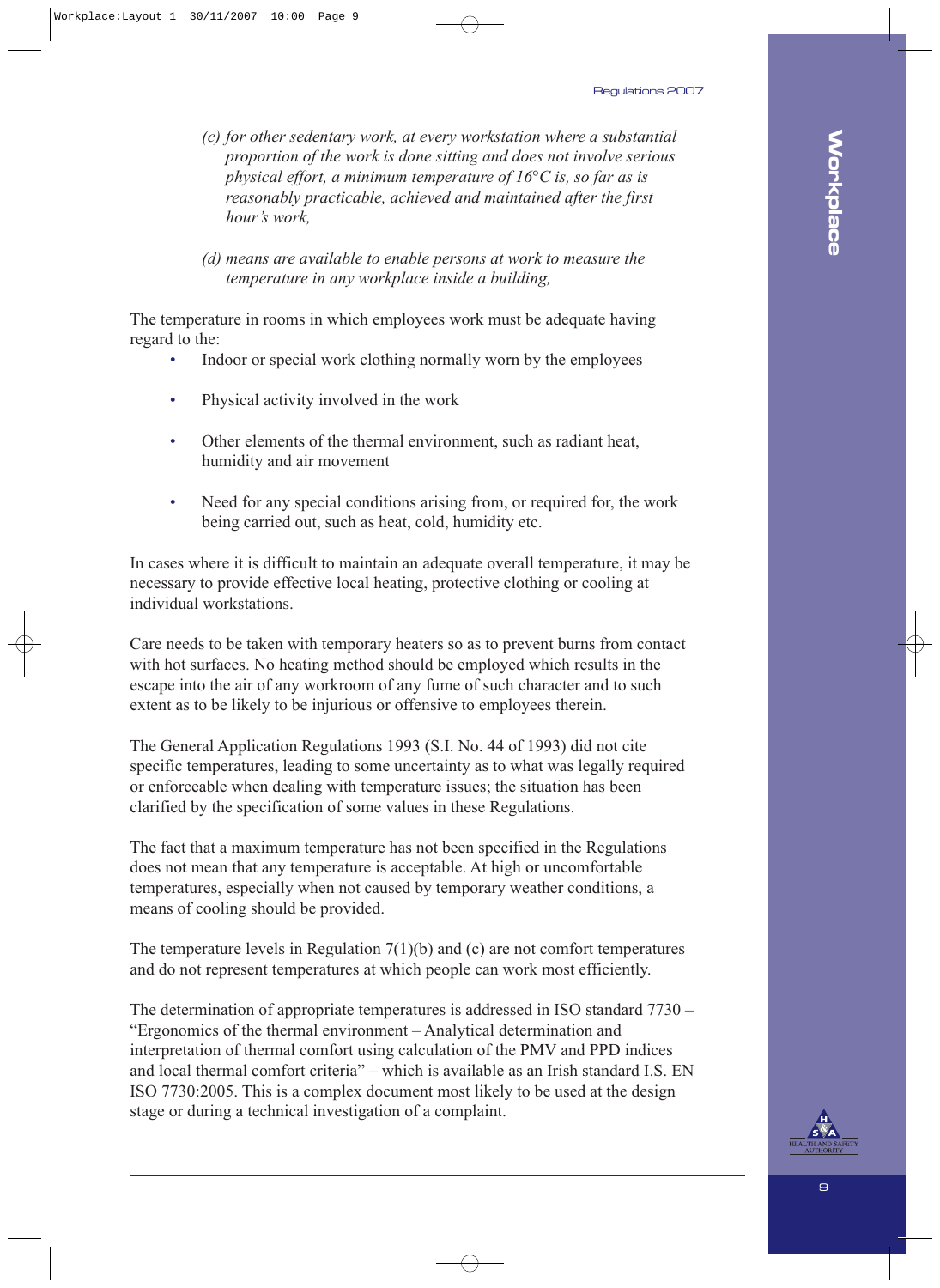It is suggested that for most people an acceptable temperature for office work lies within the range of 18 to 23°C. Recommendations for different building uses are available in guidance from CIBSE. Advice on dealing with heat and cold stress is available from the American Conference of Governmental Industrial Hygienists (ACGIH) or the British Occupational Hygiene Society.

Workers are entitled to have some means readily available to them to measure the temperature. In practice, this means that if an employee wants to measure the temperature there will be a thermometer readily available.

> *(e) the temperature in rest areas, rooms for duty staff, sanitary facilities, canteens and firstaid rooms is appropriate to the particular purpose of such areas, and*

In parts of the workplace other than workrooms, such as sanitary or rest facilities, the temperature should be reasonable in all the circumstances including the length of time people are likely to be there. Changing rooms and shower rooms should be adequately heated.

> *(f) in relation to windows, skylights and glass partitions, excessive effects of sunlight are avoided in places of work, having regard to the nature of the work and the characteristics of the place of work.*

Excessive heat from the sun shining through windows, skylights or glass partitions must be avoided. This can be achieved by various means including internal blinds, external blinds, use of low-emissivity glass, whitewashing of windows etc.

> *(2) The temperature referred to in paragraphs (1)(b) and (c) shall be a dry bulb temperature taken at the working position of the employee at 1.1 m above the floor surface.*

This provision standardises the method for measuring the air temperature as there is likely to be a temperature gradient in any room between the floor and the ceiling. A dry bulb temperature is one measured by a liquid-in-glass or digital thermometer.

> *(3) Where, due to process requirements, a workplace temperature below 16°C is necessary, the employer shall assess the risks and take any necessary measures to ensure the safety, health and welfare of the employer's employees.*

Legislation for food hygiene may result in work at low temperatures and in such, or similar, circumstances the employer needs to determine how to minimise such exposures. Where this is not possible, the employer must conduct a risk assessment to determine what is necessary for employee protection. Issues for consideration include degree of exposure, task rotation, local heating, heated rest facilities, insulation from cold surfaces, personal protective clothing and equipment etc. Finally, whatever work practices are adopted must provide a safe work environment.

The ACGIH recommends special protection of the hands to maintain manual dexterity and prevent accidents if fine work has to be performed with bare hands for more than 10 to 20 minutes in an environment below 16°C. Clearly, the precautions must take account of the work hazards, i.e. gloves may be appropriate for some applications but not others.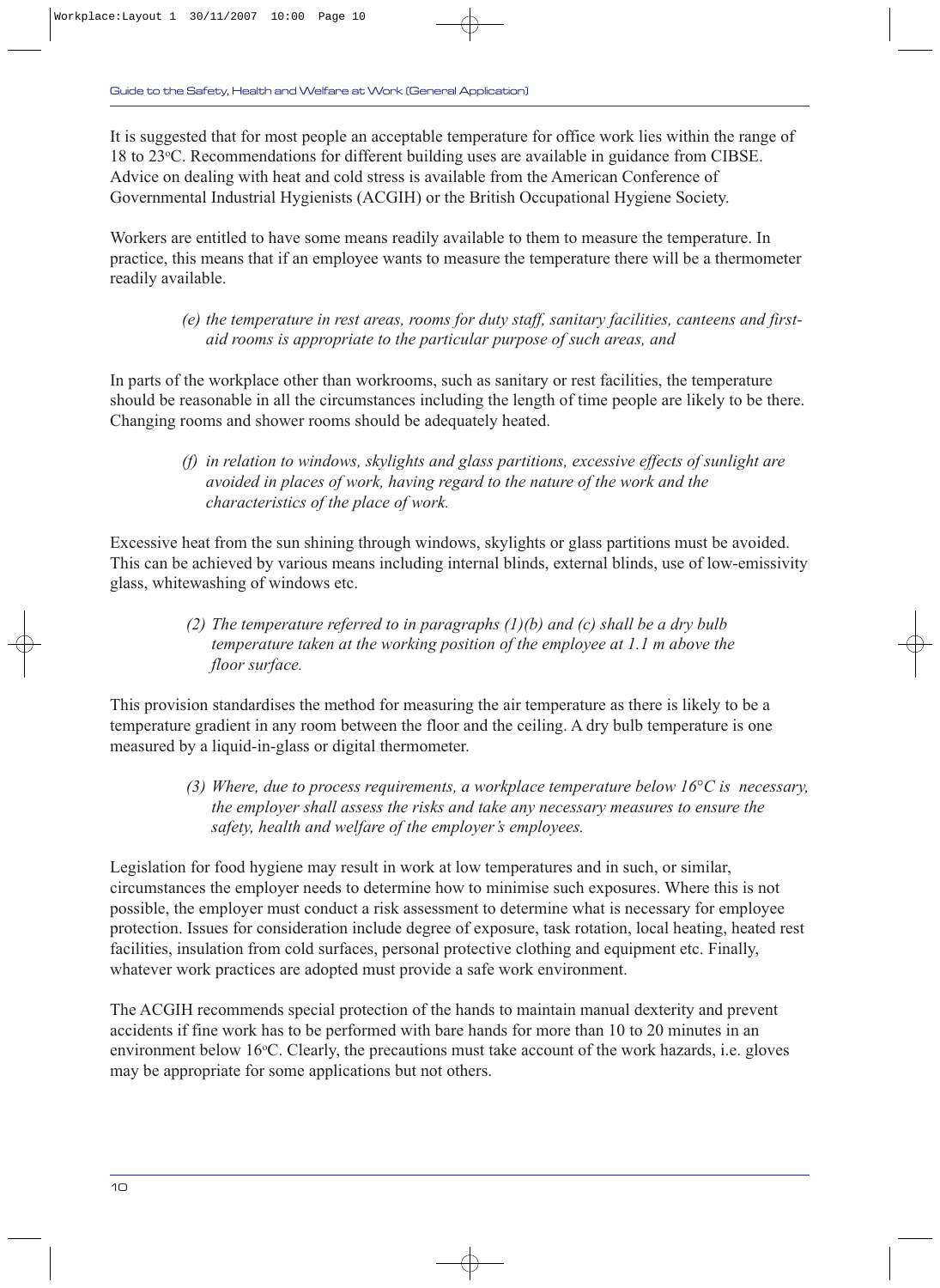# **Regulation 8: Natural and artificial lighting**

*8. An employer shall ensure that—*

*(a) places of work receive, as far as possible, sufficient natural light and are equipped with artificial lighting adequate for the protection of the safety and health of the employer's employees,*

Whilst the provision of natural lighting takes precedence over artificial lighting, in practice both will be required. Artificial lighting should be adequate and properly maintained for the safety and health of persons at work. To maximise the use of natural lighting, windows, skylights and glass partitions used for lighting workrooms should be kept clean on both inner and outer surfaces.

The lighting levels should be sufficient to enable persons to detect obvious hazards as well as being able to work without experiencing eyestrain.

Lighting arrangements should be made so that brightness, unsuitable shading or poorly placed light sources or workstations cannot cause discomfort or injury from glare or from reflection of light into the eyes of the employees.

Determining what is good and correct lighting depends on the visual demands of the task to be performed and the nature of the work to be performed, i.e. office work, hospital work, inspection of minute work (jewellery and watch-making), fine bench and machine work, rough bench work etc. Standards set by recognised professional bodies, such as CIBSE, should be referred to as regards determining the correct level of lighting.

> *(b) lighting installations in rooms containing workstations and in passageways are placed in such a way that there is no risk of accident to the employer's employees as a result of the type of lighting fitted, and*

Lights and light fittings should be of a type, and so positioned, that they do not cause a hazard (including electrical, fire or collision hazards). Glare and dazzle should be avoided. Light switches should be positioned for easy access and use without risk.

Lights should not be allowed to become obscured, for example by stacked goods or appliances, in such a way that the light level is inadequate.

In some cases extra physical protection of light sources may be necessary to prevent the possibility of electrocution where there is a risk of physical impact, e.g. if located in pits or areas where metal tubing is being handled.

> *(c) places of work in which the employer's employees are especially exposed to risks in the event of failure of artificial lighting are provided with emergency lighting of adequate intensity.*

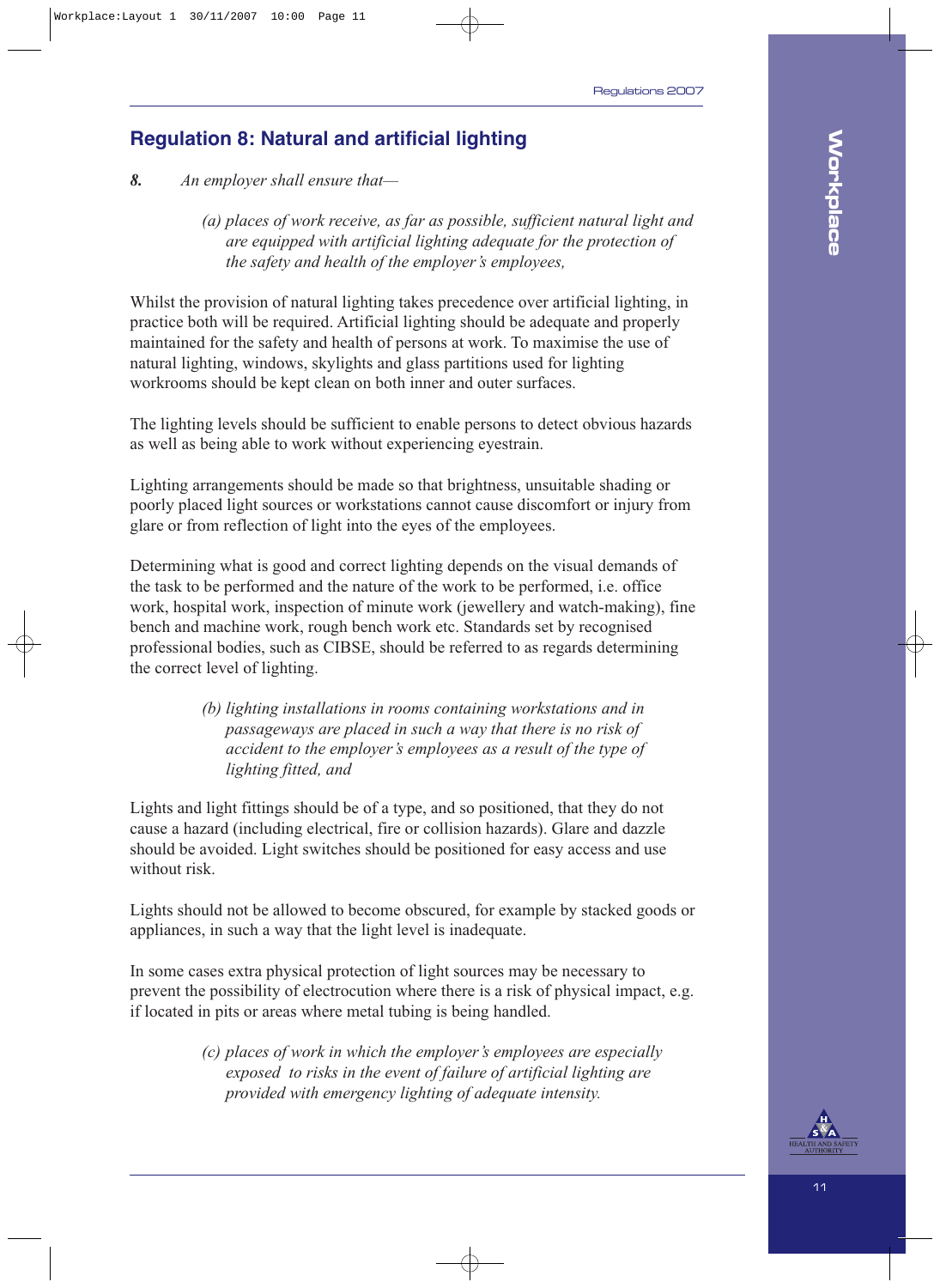Emergency lighting is necessary if employees are put at risk in the event of any failure of the normal lighting system. Such risks include panic, falling down stairs, tripping, collision with objects and loss of sense of direction.

Guidance on emergency escape lighting can be found in the following publications:

- (a) Technical Guidance Document B to the Building Regulations
- (b) Lighting Applications Emergency Lighting, I.S. EN 1838:1999
- (c) Code of Practice for Emergency Lighting, I.S. 3217:1989.

### **Regulation 9: Floors, walls, ceilings and roofs of rooms**

- *9. (1) An employer shall ensure that—*
	- *(a) the floors of rooms have no dangerous bumps, holes or slopes and are fixed, stable and, so far as is reasonably practicable, not slippery,*

The surfaces of floors and traffic routes should be free from any hole, slope or uneven or slippery surface which is likely to cause:

- A person to slip, trip or fall
- A person to drop or lose control of anything being lifted or carried
- Instability or loss of control of vehicles or their loads (or both).

Slopes should not be steeper than necessary. Moderate and steep slopes should be provided with a secure handrail, where necessary.

Floor surfaces which are likely to become wet or to be subject to spillages should be of a type which does not become unduly slippery. Where there is likely to be danger, protection should be provided, for example through protective footwear, slip-resistant floor surfaces, barriers around areas being cleaned, proper cleaning techniques and adequate maintenance.

The report *Safer surfaces to walk on – reducing the risk of slipping*, published by the UK Construction Industry Research and Information Association (CIRIA), provides useful information for designers and building maintenance managers.

#### *(b) the surfaces of floors, walls and ceilings in rooms are such that they can be cleaned or refurbished to an appropriate standard of hygiene,*

Floors, ceilings and interior walls should be painted, tiled or otherwise treated so that they can be kept clean. The surface treatment should be renewed when it can no longer be cleaned properly. Absorbent floors, such as untreated concrete or timber, which are likely to be contaminated by oil or other substances which are difficult to remove, should be sealed or coated, for example with a suitable nonslip floor paint. Interior walls, floors, ceilings and work surfaces must be cleaned at suitable intervals. The intervals will depend on the type and level of work activity and the frequency of use. Cleaning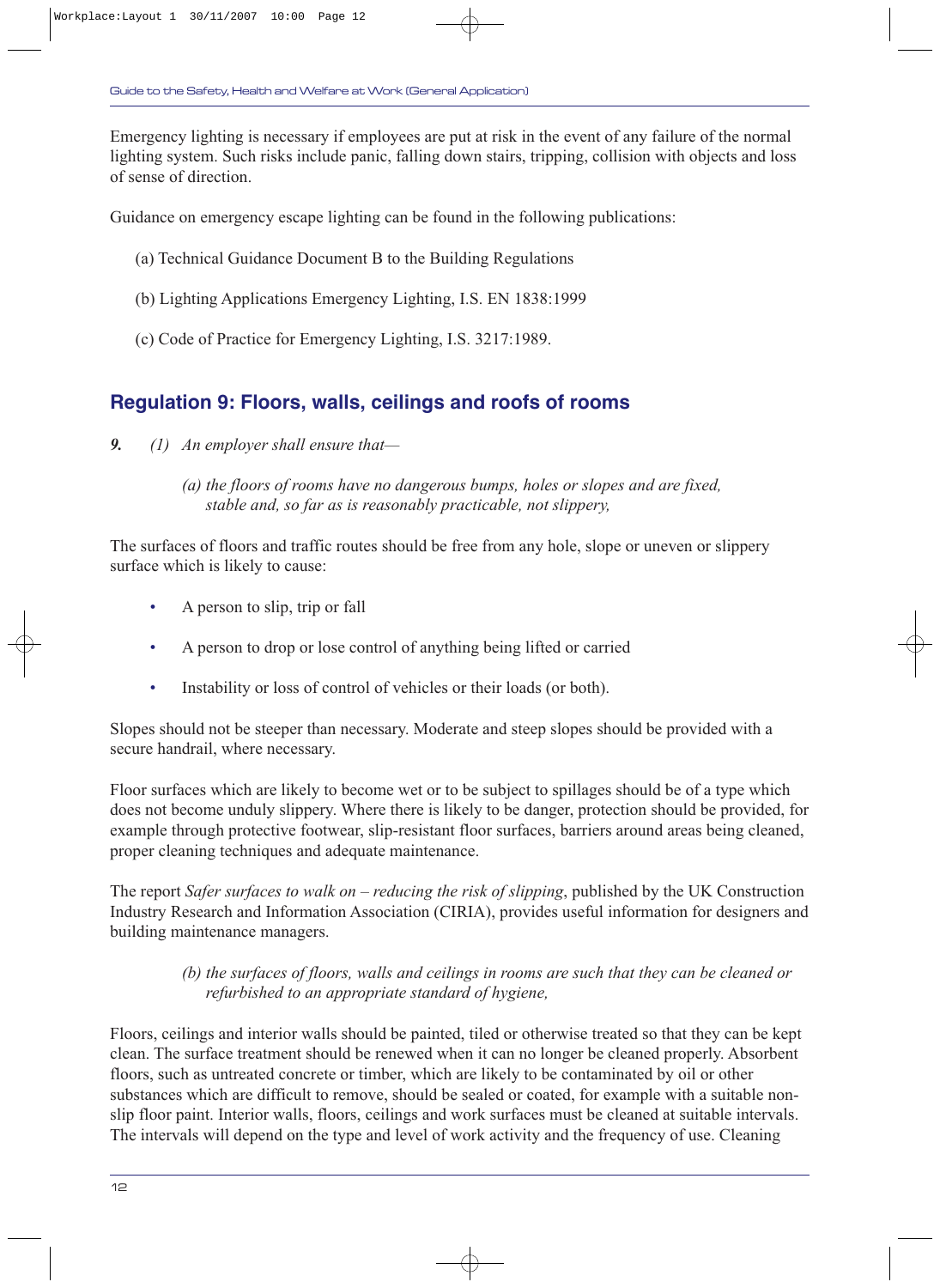should be carried out by an effective and suitable method and without creating a health or safety risk for employees.

For some places of work, the selection and cleaning of floors and walls may also be subject to food hygiene requirements, set by the Food Safety Authority of Ireland.

> *(c) access to roofs and suspended ceilings made of materials of insufficient strength is not permitted unless—*

- *(i) equipment is provided to ensure that the work can be carried out in a safe manner, and*
- *(ii) appropriate warning signs in accordance with Part 7, Chapter 1 are placed at such access points,*

Roofs containing fragile materials include the following:

- Profiled plastic cladding
- Glass reinforced plastic (GRP) daylight sheets
- Asbestos cement sheets
- Fibre cement sheets (non-asbestos)
- (v) Glass-wired or plain
- Light-gauge steel sheets
- Other fragile materials used for roofing.

Access to roofs is often a feature of maintenance work and the provisions of Part 4 of the General Application Regulations 2007 relating to work at height will be relevant.

Persons at work may not be allowed to:

- Pass across or work on or from a fragile surface where it is reasonably practicable to carry out work safely without their doing so
- Enter onto any roof which incorporates fragile material and which would be liable to fracture under weight, unless protective measures are taken, for example use of ladders, crawling ladders, crawling boards or duck boards
- Work near, or to pass by, fragile parts of a roof unless suitable protective measures are taken, for example guard rails, coverings or other suitable means to prevent them stepping on or falling through the roof should they lose their balance.

Prominent warning notices must be posted where there is access to, or where any person at work passes across or near, any fragile roof. In addition, a verbal warning must be given to any employees who may require such access.



**Workplace**

**Workplace**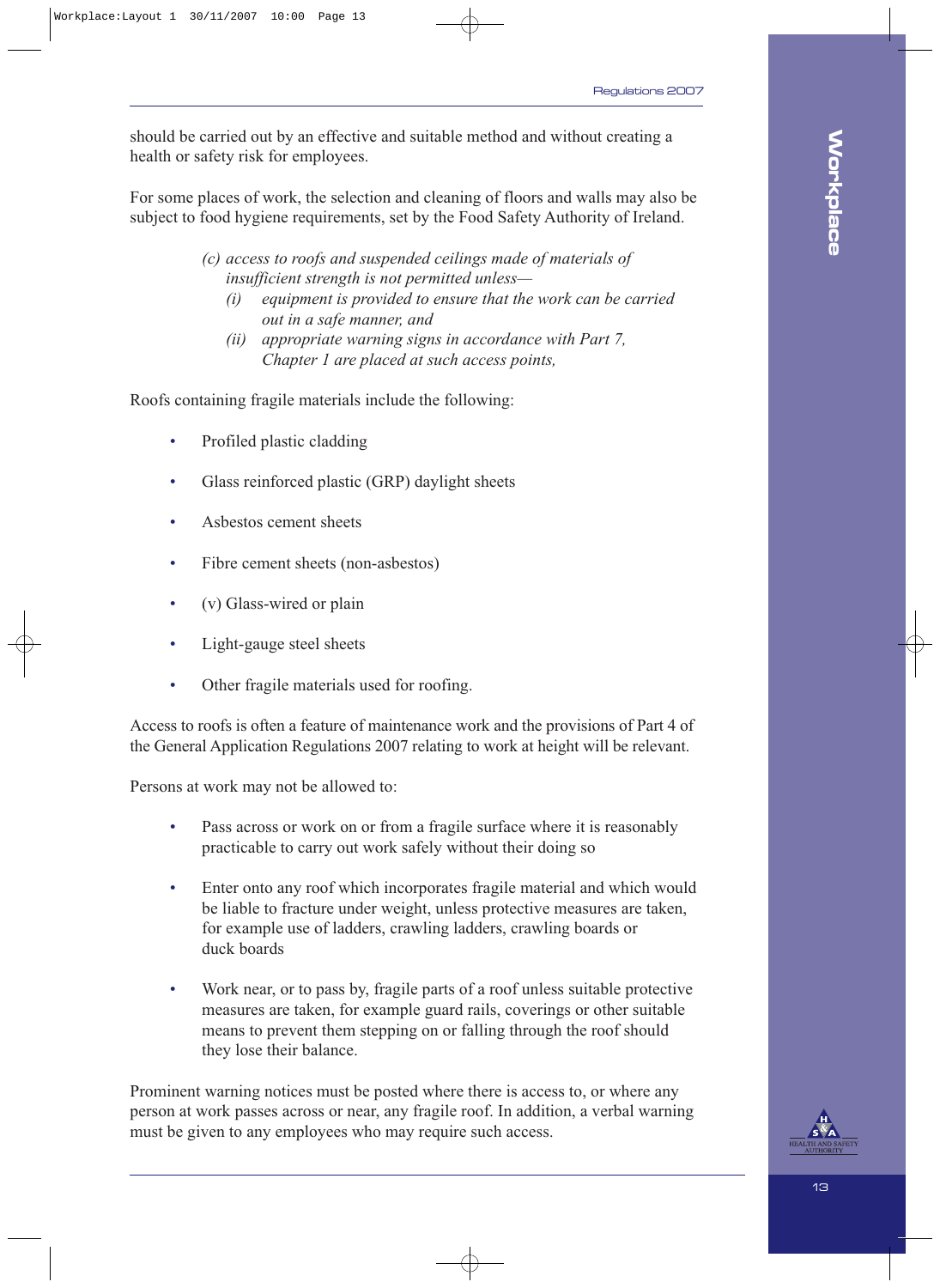- *(d) transparent and translucent walls, in particular all-glass partitions, in rooms or in the vicinity of workstations and traffic routes are—* 
	- *(i) clearly indicated,*
	- *(ii) made of safety material, or*

*(iii) shielded from such places or traffic routes, to prevent employees from coming into contact with the walls or being injured should the walls shatter, and* 

A translucent wall is one that is semi-transparent.

The first requirement is to ensure that persons will be able to note the presence of a transparent wall and not confuse it for an opening through which they may expect to pass.

Transparent or translucent walls and partitions should be made of materials which are safe or they should be adequately protected against breakage, particularly where any part of the transparent or translucent surface is at waist level (800 mm from floor level) or below.

Detailed guidance related to glazing and human impact can be found in BS 6262-4:2005 "Glazing for buildings: Code of practice for safety related to human impact".

As an alternative to the use of safety materials, transparent or translucent surfaces may be adequately protected against breakage. This may be achieved by means of a screen or barrier which will prevent a person from coming into contact with the glass if he or she falls against it.

A transparent or translucent surface should be marked, where necessary, to make it apparent. Where it is needed, marking may take any form (for example coloured lines or patterns) provided that it is conspicuous and at a conspicuous height.

In all glass structures, such as glasshouses, employees should be instructed in the necessary safety precautions to avoid contact and injury from glass.

- *(e) places of work containing workstations are adequately thermally insulated, bearing in mind the type of undertaking involved and the physical activity of the employees.*
	- *(2) Paragraph (1)(e) does not apply to places of work in use prior to 31 December 1992 except as regards modifications, extensions or conversions made after that date.*

Adequate thermal insulation in the context of these Regulations relates to securing an appropriate temperature for employees. The application of this Regulation depends on determining the adequacy of the existing arrangements and, if inadequate, what impact any change in thermal insulation would have. In buildings where, of necessity, large doors are kept open for most of the time, a change in thermal insulation would have little impact on worker wellbeing though there may still be options for local draught reduction.

(From a regulatory point of view this is a separate matter from the issue of thermal insulation related to fuel and energy conservation.)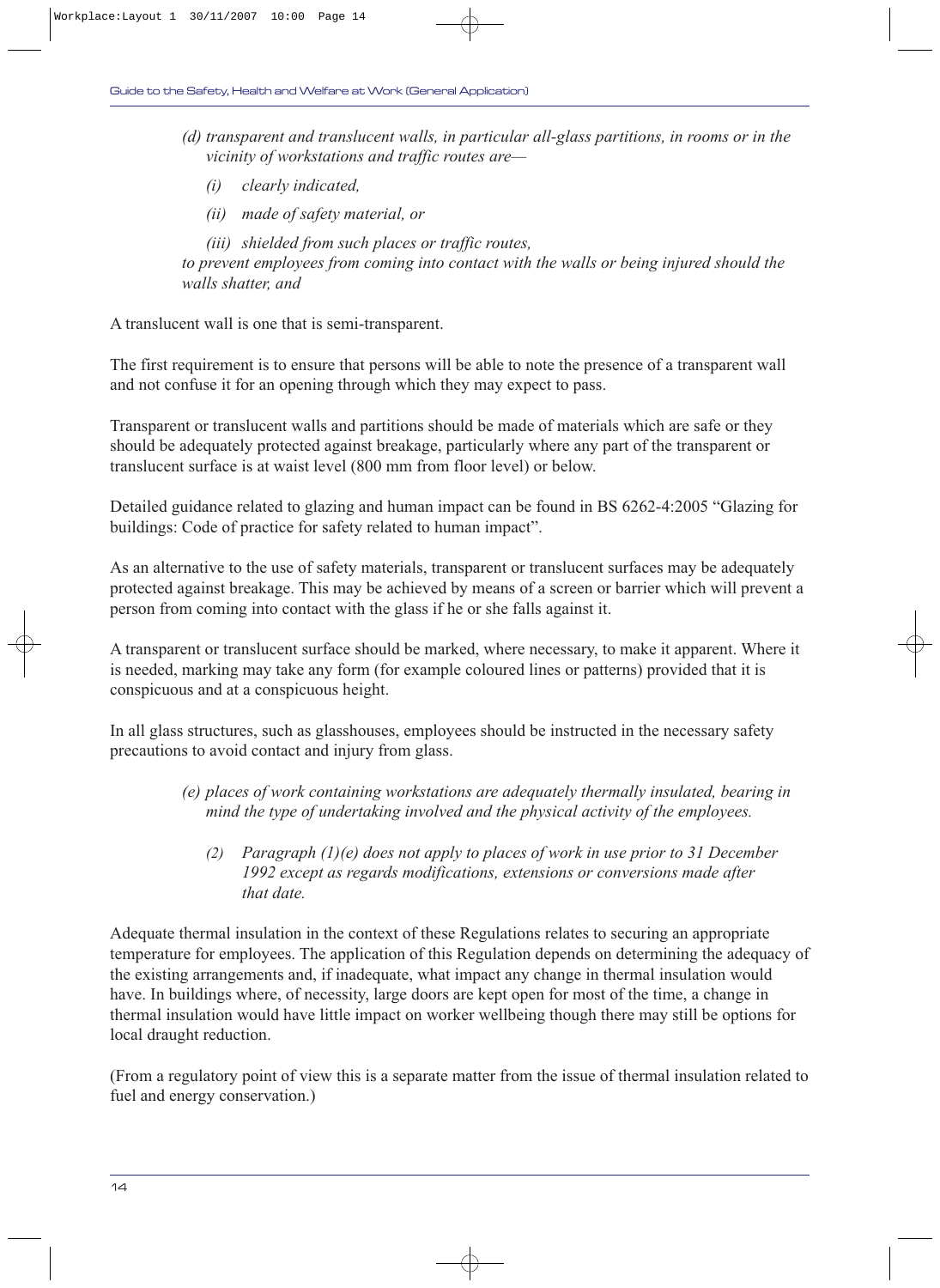# **Regulation 10: Windows and skylights**

*10. An employer shall ensure that—*

- *(a) where it is possible for employees to open, close, adjust or secure windows, skylights and ventilators—*
	- *(i) it may be done safely, and*
	- *(ii) when open, such windows, skylights and ventilators are not positioned so as to constitute a hazard to employees, and*

It should be possible for employees to open, close, adjust or secure windows, skylights and ventilators in a safe manner. Where necessary, suitable equipment should be available to employees for opening/closing windows from floor level or from a secure platform, without having to use chairs or tables etc.

Windows, when open, should be such that they do not project into passageways at a height where they are liable to be struck by passers-by nor should they be located where persons could accidentally fall through them.

Whilst this Regulation only covers the protection of employees, in those workplaces where children are liable to be present the hazards of window access should also be considered.

- *(b) windows and skylights can be cleaned without risk to the safety, health or welfare of persons carrying out this work or of other persons present—*
	- *(i) by design,*
	- *(ii) by being fitted with devices, or*
	- *(iii) in conjunction with the use of equipment.*

The age, design and location of a building will determine the most appropriate method for cleaning buildings. Options include:

- Self-cleaning glass
- Windows that can be safely cleaned on both sides from within the building
- Permanent walkways
- Suspended cradles
- Rope access
- Mobile, elevated working platforms
- Tower scaffolding
- Long-pole cleaning systems.

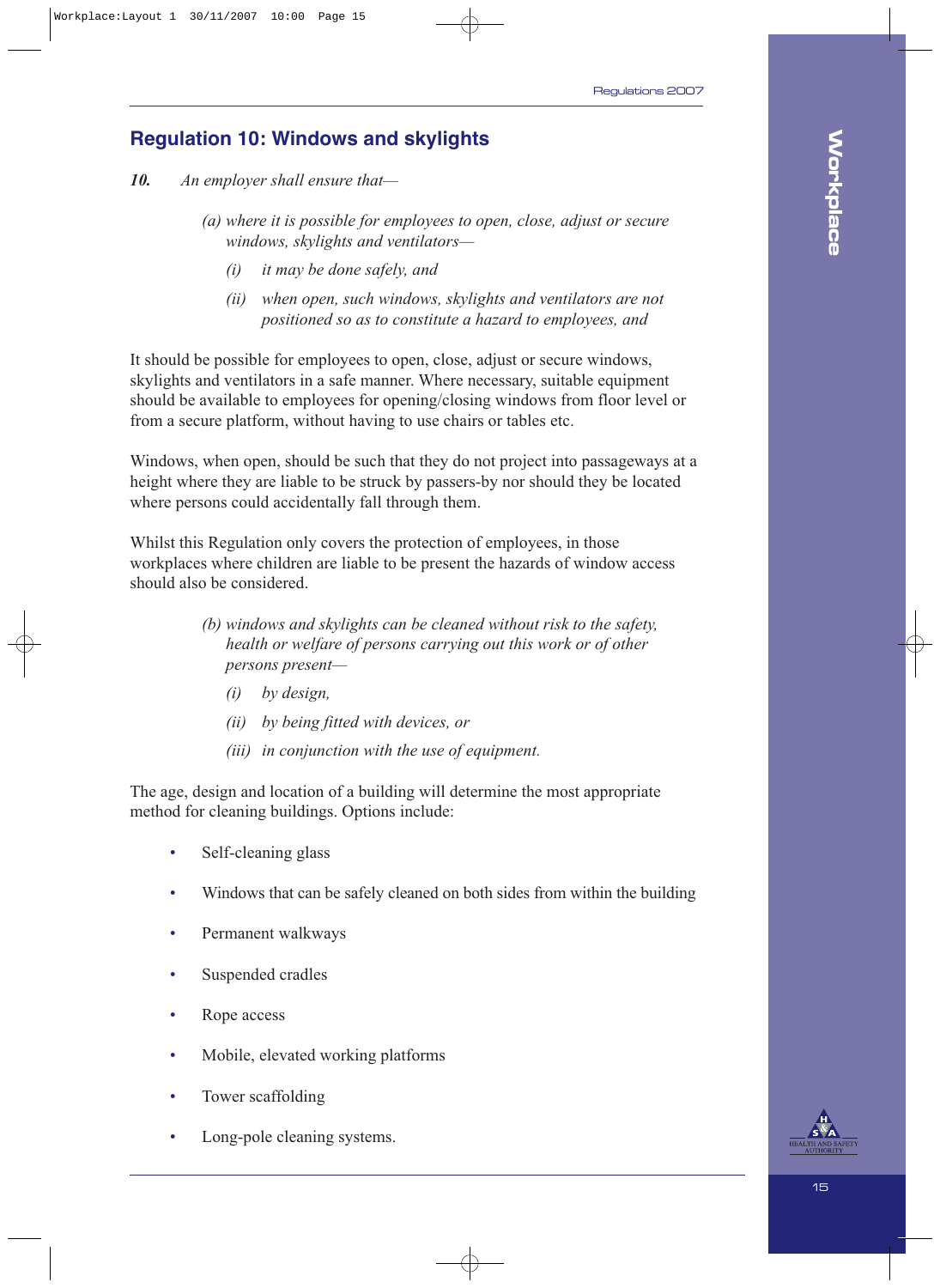In some instances the use of ladders or safety harnesses may be acceptable but their use should be reviewed in the context that there may be safer options.

BS 8213-1:2004 provides useful information when considering access options for window cleaning.

### **Regulation 11: Doors and gates**

- *11. An employer shall ensure that—*
	- *(a) the position, number and dimensions of doors and gates, and the materials used in their construction, are determined by the nature and use of the rooms or areas and are appropriate for the safety, health and welfare of employees,*

Doors and gates installed in places of work should be suitable for the number of persons employed and the nature of the work carried on. Factors which should be taken into account are the traffic routes used by pedestrians and vehicles, access for people with disabilities, requirements in the event of an emergency, visibility issues, nature of vehicular traffic, the numbers of employees requiring access or egress, the size and quantity of material moving in and out of the workplace and the effort required to open/close gates.

In some instances doors may require a certain fire rating to maintain a secure means of escape in case of fire.

The Building Regulations Technical Guidance Document B: Fire Safety sets out a range of criteria that will influence the siting of doors.

*(b) swing doors and swing gates are transparent or have see-through panels,*

*(c) transparent doors are appropriately marked at a conspicuous level,*

So as to prevent employees walking through them, the markings on transparent doors should be conspicuous and not easily removable.

The Building Regulations Technical Guidance Document M: Access for People with Disabilities advises that permanent markings be placed 1,200 to 1,500 mm above finished floor level.

> *(d) if transparent or translucent surfaces in doors and gates are not made of safety material and, if there is a danger that employees may be injured if a door or gate should shatter, the surfaces are protected against breakage,*

Transparent or translucent surfaces in doors and gates should be made of materials which are safe or they should be adequately protected against breakage, particularly where any part of the transparent or translucent surface is at shoulder level (1,500 mm from floor level) or below.

BS 6262-4:2005 on glazing for buildings may be a useful reference.

*(e) sliding doors and sliding gates are fitted with a safety device to prevent them from being derailed or falling over,*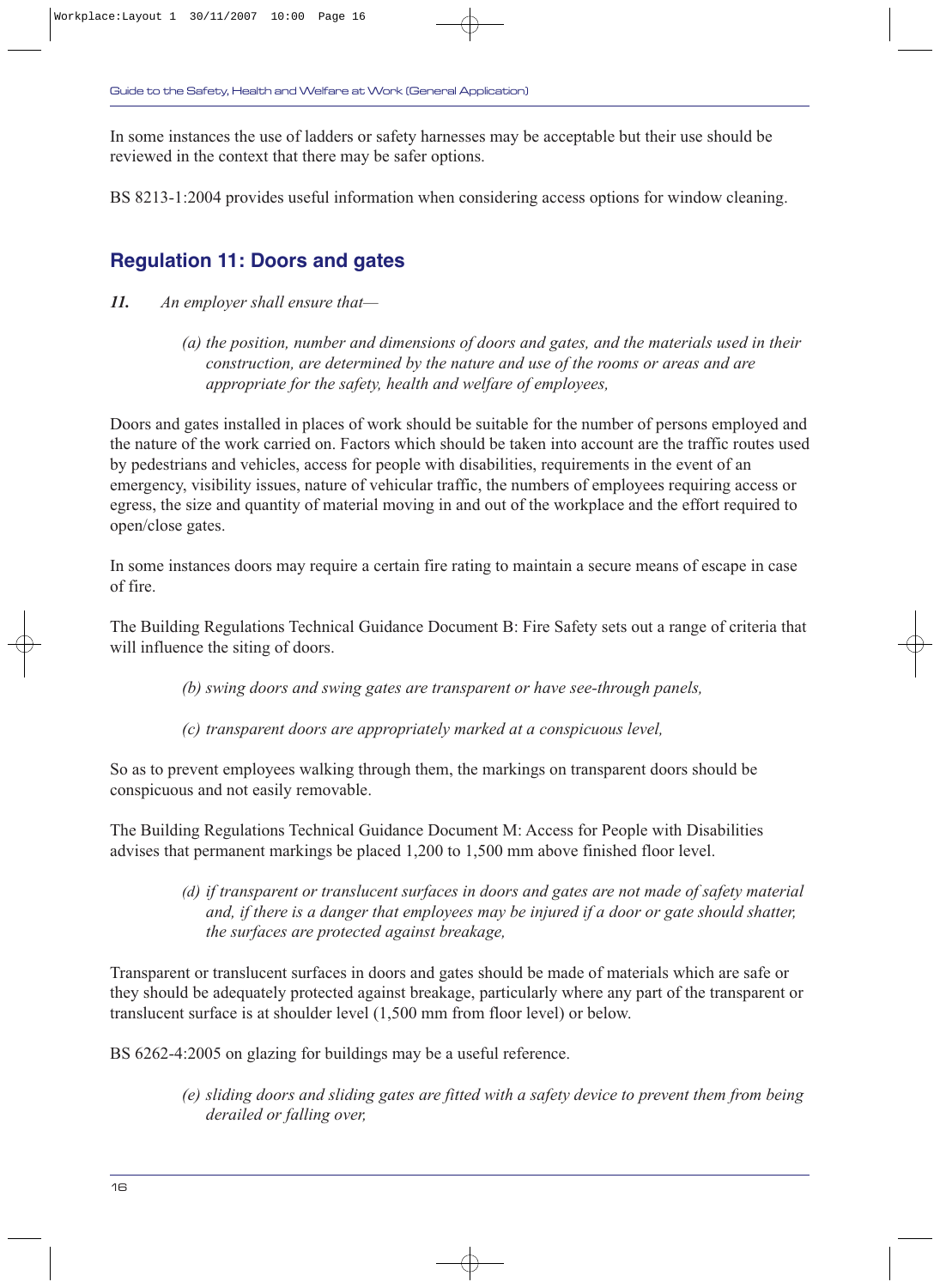Sliding doors should have effective means to prevent them from coming off their tracks. They should have a retaining rail to prevent them falling should their suspension system fail or the rollers leave the track.

> *(f) doors and gates opening upwards are fitted with a mechanism to secure them against falling back,*

Upward opening doors should be fitted with an effective device, such as a counter balance or ratchet mechanism, to prevent them falling back in a manner likely to cause injury.

> *(g) there are doors or gates for pedestrian traffic in the immediate vicinity of gates intended primarily for vehicle traffic, unless it is safe for pedestrians to pass through, and such doors or gates are clearly marked and kept unobstructed at all times, and*

Where the speed and/or volume of traffic creates a risk to the safety of persons, separate pedestrian and vehicular routes should be provided at any entrance or exit point in a workplace. Account should be taken of the greatest volume of traffic, the number of persons likely to use the route at any given time, the width of the gateway and the degree of visibility from both sides.

Some form of traffic control may be necessary to secure pedestrian safety.

The boundaries of pedestrian and vehicular routes should be clearly defined, for example by the use of raised footpaths or kerbs.

In respect of frequently used doorways fitted with plastic curtains, unless the doorway is wide enough to facilitate the safe passage of both pedestrians and vehicles on clearly marked routes, alternative access arrangements for pedestrians should be provided. Plastic curtains become opaque over time from wear and tear.

Regulation 14 also addresses pedestrian safety.

*(h) mechanical doors and gates—*

- *(i) function in such a way that there is no risk of accident to employees,*
- *(ii) are fitted with easily identifiable and accessible emergency shut-down devices, and*
- *(iii) can be opened manually where they operate as an emergency exit, unless they open automatically in the event of a power failure.*

Power-operated doors and gates should be designed, installed and maintained to prevent injury as a result of being struck by the door or gate or being trapped between parts of it or between it and a wall or floor. Some examples of safety devices for controlling mechanical doors and gates are:

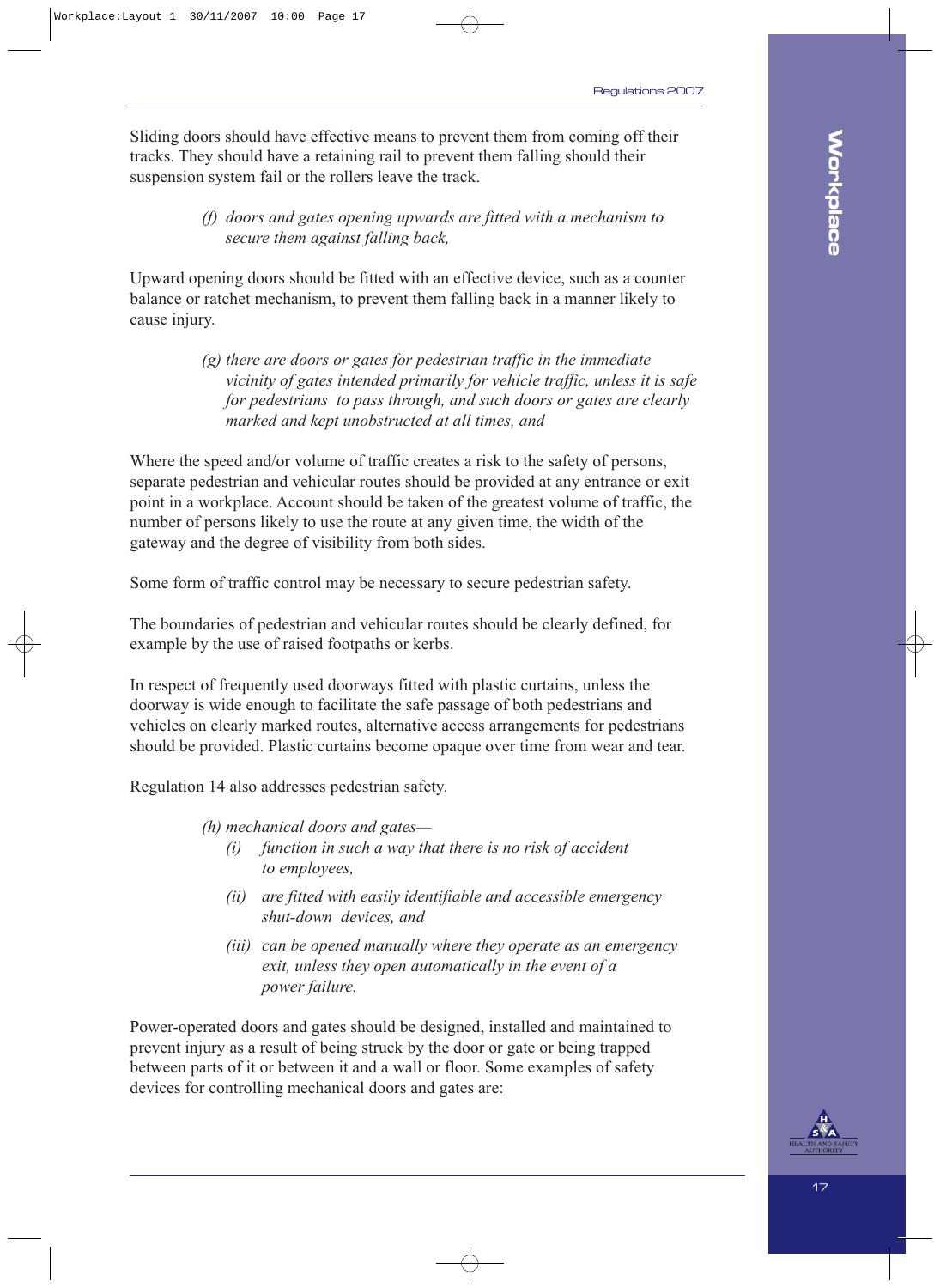- A sensitive edge or other suitable detector and associated trip device which is designed to stop, or stop and reverse, the motion of the door when obstructed
- Devices which limit the closing force to ensure that it is insufficient to cause injury if a person is trapped
- An operating control which must be held in the operating position (hold to run) during the whole of the closing motion. This will only be suitable where the risk of injury is low and the speed of closure is slow. This type of control, when released, should cause the door to stop or reopen immediately and should be positioned so that the operator has a clear view of the door throughout its movement.

Power-operated doors and gates should have a readily identifiable and accessible control switch or device so that they can be stopped quickly in an emergency.

Employers need to determine if a mechanical door/gate is, or is likely to be, used as an emergency exit. If it is not designed to open automatically in the case of power failure then the means or tools necessary to open it manually must be readily available. In the event of the power supply being restored, there should be no danger to persons using tools to open a door.

Practice in opening such doors should form part of the programme for fire or emergency evacuation drills.

# **Regulation 12: Emergency routes and exits**

- *12. Without prejudice to section 11 of the Act, the Fire Services Acts 1981 and 2003 (No. 30 of 1981 and No.15 of 2003) and other relevant legislation, an employer shall ensure that—*
	- *(a) emergency routes to emergency exits and the exits themselves are kept clear at all times and lead as directly as possible to the open air or to a safe area,*
	- *(b) in the event of danger, it is possible for employees to evacuate all workstations quickly and as safely as possible,*
	- *(c) the number, distribution and dimensions of the emergency routes and exits are adequate for the use, equipment and dimensions of the place of work and the maximum number of persons that may be present,*
	- *(d) emergency exit doors open outwards,*
	- *(e) any sliding or revolving doors that are fitted are not used, or intended to be used, as emergency exits,*
	- *(f) emergency doors and gates are not so locked or fastened that they cannot be easily and immediately opened by any person who may need to use them in an emergency*
	- *(g) specific emergency routes and exits are indicated by signs in accordance with Part 7, Chapter 1 and such signs are placed at appropriate points and are adequately durable,*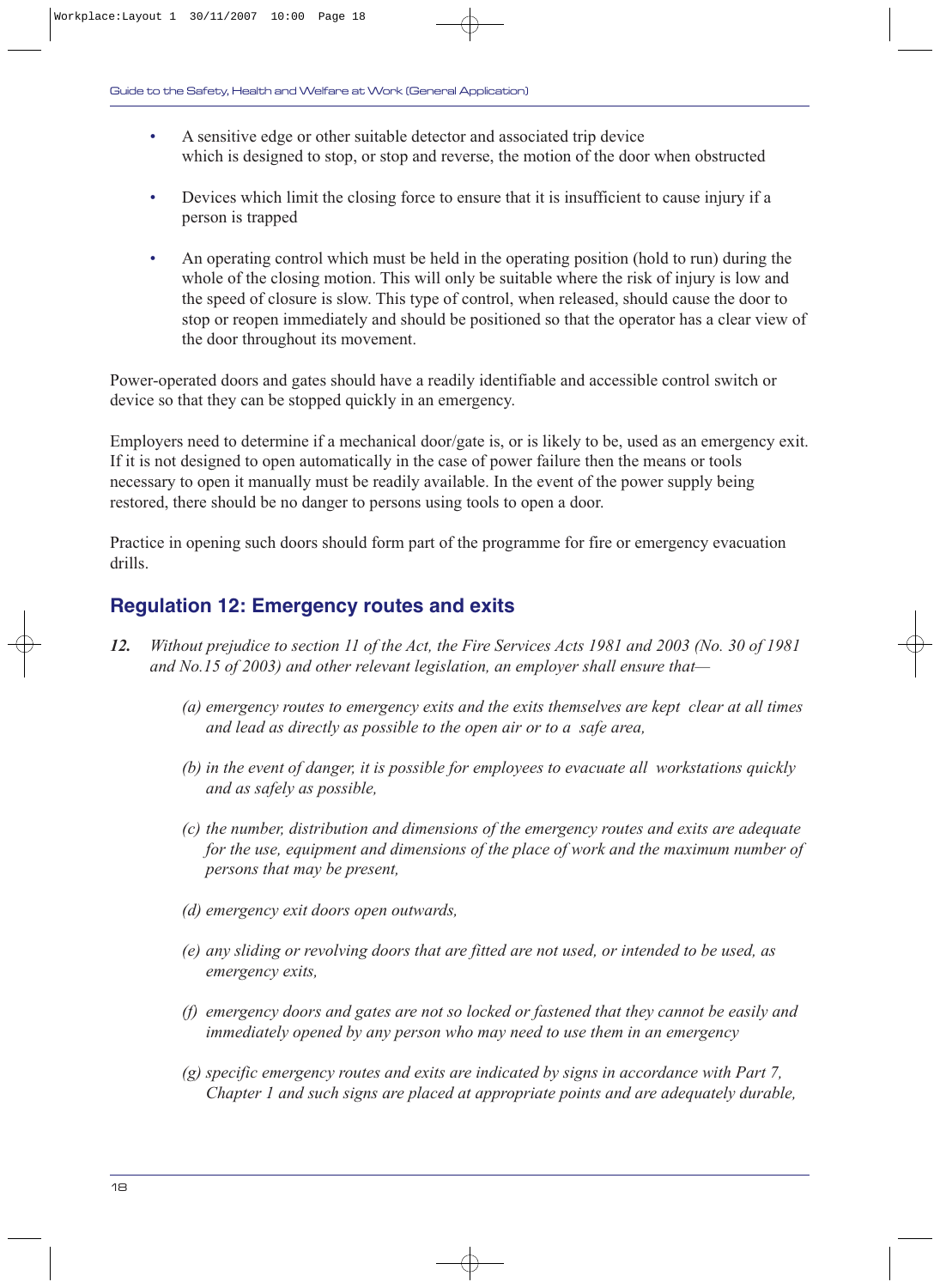- *(h) emergency routes and exits, and the traffic routes and doors giving access to them, are free from obstruction so that they can be used at any time without hindrance, and*
- *(i) emergency routes and exits requiring illumination are provided with emergency lighting of adequate intensity in case the lighting fails.*

People often fail to appreciate how quickly a fire can spread. It is vital that fire exits are not blocked or obstructed and that any such obstructions are removed without delay. Floor markings and signs should indicate the areas to be kept clear.

The Building Regulations Technical Guidance Document B: Fire Safety provides useful information but where there is a conflict between that Guidance and these Regulations, these Regulations must be followed.

### **Regulation 13: Fire detection and fire fighting**

- *13. Without prejudice to section 11 of the Act, the Fire Services Acts 1981 and 2003 (No. 30 of 1981 and No.15 of 2003) and other relevant legislation, an employer shall ensure that—*
	- *(a) a place of work is equipped with appropriate fire-fighting equipment and, as necessary, fire detectors and an alarm system, taking account of—*
		- *(i) the dimensions and use of the buildings,*
		- *(ii) the equipment they contain,*
		- *(iii) the physical and chemical characteristics of the substances present, and*
		- *(iv) the maximum potential number of people present,*

*(b) non-automatic fire-fighting equipment is—*

- *(i) easily accessible and simple to use, and*
- *(ii) indicated by signs in accordance with Part 7, Chapter 1 and the signs are placed at appropriate points and are adequately durable, and*

*(c) fire detection equipment and fire-fighting equipment is—*

- *(i) inspected and maintained as frequently as necessary to ensure that it is in good working order, and*
- *(ii) serviced by a competent person as frequently as necessary.*

Fires are classified as:

Class A – Fires involving solid materials such as wood, paper or textiles.

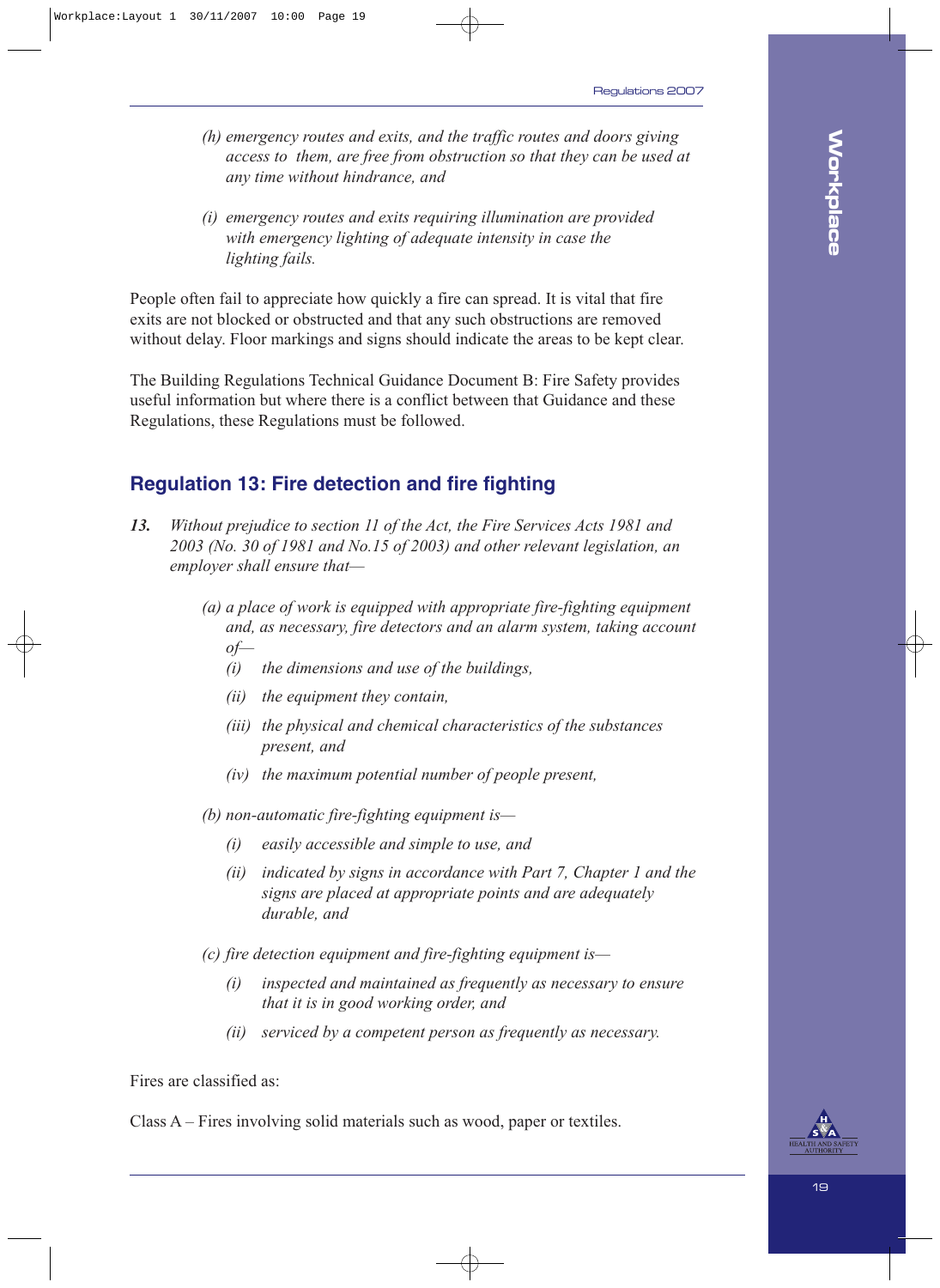Class B – Fires involving flammable liquids.

Class  $C$  – Fires involving gases.

Class D – Fires involving metals, for example aluminium, magnesium, sodium.

Class  $F$  – Fires involving cooking oils.

The materials available for fire fighting have to be appropriate for the type of fire likely to be encountered. Table 1 is a general guide and specialist advice may be necessary for particular situations.

Clear access to fire-fighting equipment must be provided and maintained and signs indicating the location of the equipment must be posted. (See Schedule 9 to these Regulations.)

### **Table 1: Fire-Fighting Equipment**

|                | Class   Suitable material                                                                                                             |
|----------------|---------------------------------------------------------------------------------------------------------------------------------------|
| A              | Water, foam, multi-purpose powder extinguishers                                                                                       |
| В              | Foam                                                                                                                                  |
| $\overline{c}$ | Dry powder, but seek specialist advice. In some instances it may be better to leave<br>the fire burn until fuel supply can be cut off |
|                | Specialist fire-fighting issue                                                                                                        |
| $\frac{D}{F}$  | Fire blankets                                                                                                                         |

Fire detectors and alarms are necessary in many situations such as where:

- Fires could break out without being detected
- Workers are isolated and may not be aware of incidents elsewhere in the building
- There is a risk of rapid fire spread
- Evacuation of large numbers of people would be required
- Means of escape are not ideal
- People will not be able to make their own way out of the building
- There are legal requirements for such equipment.

I.S. CEN/TS 54-14:2004, from the National Standards Authority of Ireland, provides guidelines for the design, installation, commissioning, use and maintenance of fire detection and fire alarm systems.

The use of fire-fighting equipment should be given careful consideration in the context of preparing plans for emergencies. Failure to do so could result in:

- Failure to raise the alarm properly
- Equipment being used by untrained persons, making the situation worse
- Failure to escape safely.

The nature of the enterprise will determine the particular approach to be adopted.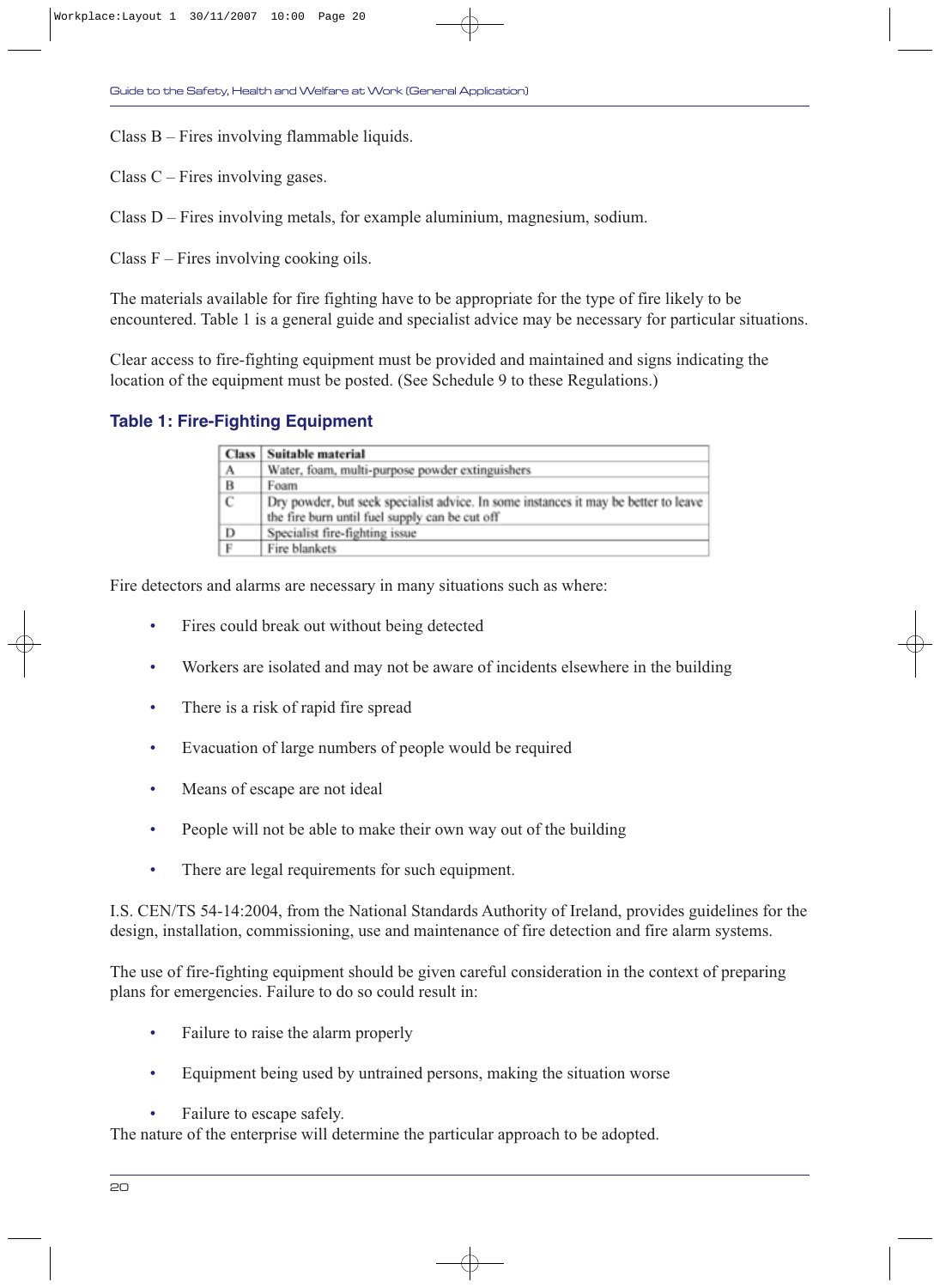### **Regulation 14: Movement of pedestrians and vehicles in danger areas**

- *14. An employer shall ensure that—*
	- *(a) outdoor and indoor places of work are organised in such a way that pedestrians and vehicles can circulate in a safe manner,*
	- *(b) traffic routes, including stairs, fixed ladders and loading bays and ramps, are designed, located and dimensioned to ensure easy, safe and appropriate access for pedestrians or vehicles in such a way as not to endanger employees employed in the vicinity of such routes,*
	- *(c) routes used for pedestrian traffic or goods traffic, or for both, are dimensioned in accordance with the number of potential users and the type of undertaking,*
	- *(d) sufficient safety clearance is provided for pedestrians if means of transport are used on traffic routes,*
	- *(e) sufficient clearance is allowed between vehicle traffic routes and doors, gates, passages for pedestrians, corridors and staircases,*
	- *(f) pedestrian routes and traffic routes are clearly identified for the protection of employees, where the use and equipment of places of work so require, and*

Passageways should be wide enough and the surfaces suitable for the safe movement of the largest vehicle liable to use them. Allowance should be made for the size and design of vehicles coming into the premises from outside.

Sharp bends and blind corners should be eliminated as far as possible. Where they otherwise remain, warning signs and mirrors should be used to reduce the risk of accidents. Traffic routes for heavy traffic should avoid the areas mainly used by pedestrians.

The need for vehicles to reverse when collecting or delivering goods should, where possible, be avoided. Where forklift trucks, lorries, vans etc. have to reverse, markings on the ground in the area frequently used for reversing should be provided to aid the driver. The person giving instructions to the driver should avoid

doing so from behind the vehicle. A realistic speed limit should apply for trucks making deliveries etc. and an appropriate speed limit should also apply within buildings.

When necessary, barriers should be placed outside doorways giving access to roadways used by vehicles. Suitable pedestrian crossings should be marked out.

Vehicles should be provided with flashing lights, reversing alarms etc. as an effective means of warning pedestrians of their approach where the driver's view is restricted.

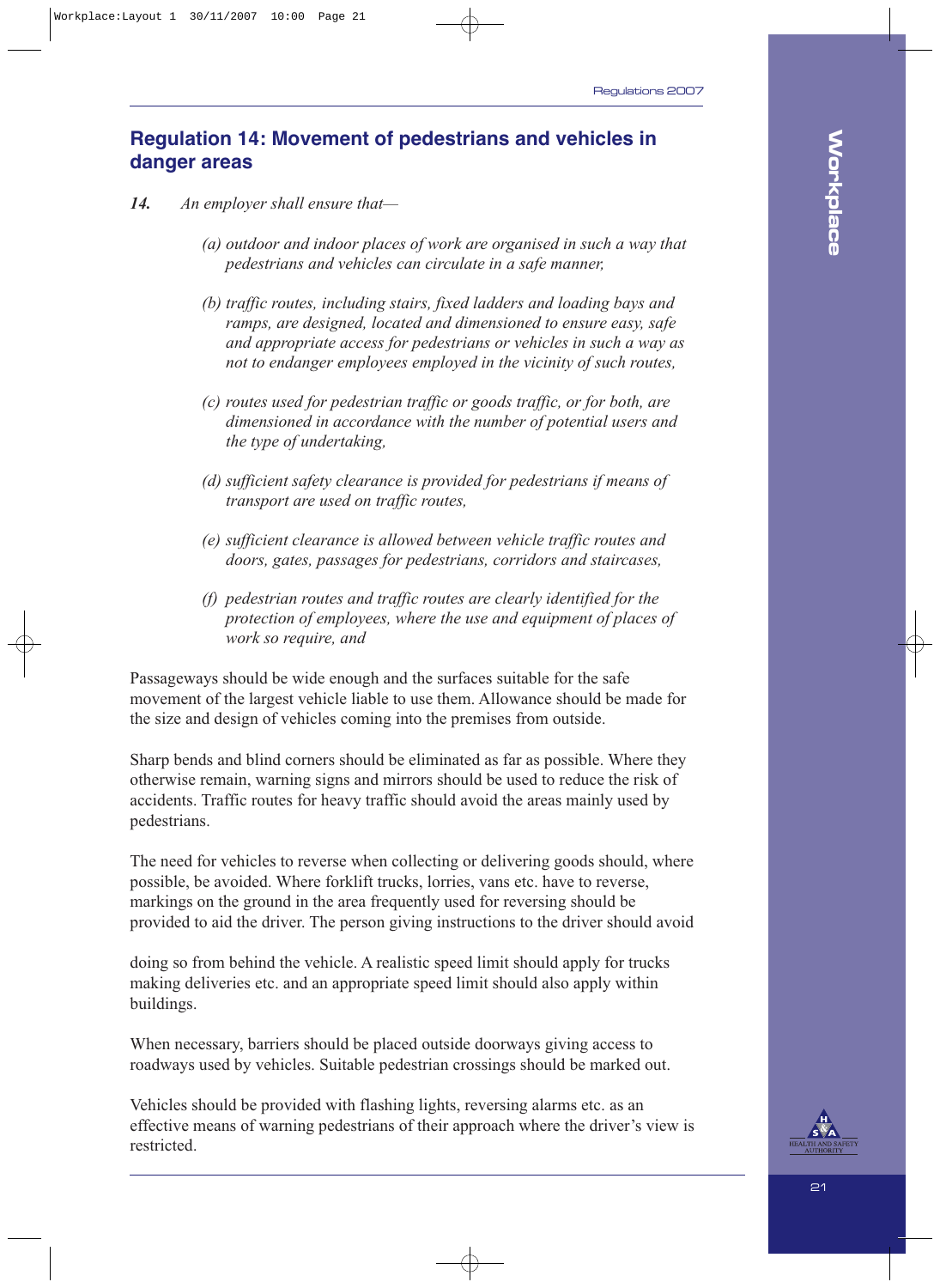All passageways should be adequately lit, particularly:

- Near buildings
- In pedestrian areas
- At junctions
- Where there is regular movement of vehicles and other mobile plant.

Traffic routes should be suitably designed and maintained for the traffic to be carried:

- Roads or floor surfaces should be constructed and surfaced with suitable material and surfaces should be even and properly drained
- Excessive gradients should be avoided
- Routes for pedestrians between floors should be by properly constructed stairs, elevators, lifts or suitably constructed ramps
- The use of fixed ladders for access should be avoided unless access is not needed very often and no other means is possible.
	- *(g) if the places of work contain danger areas in which, owing to the nature of the work, there is a risk of an employee or objects falling, these are—*
		- *(i) equipped, as far as possible, with devices preventing unauthorised employees from entering those areas, and*
		- *(ii) clearly indicated, and*
		- *appropriate measures are taken to protect employees authorised to enter danger areas.*

Ideally, people should not be working in areas where there is a risk from falling objects and, if possible, these areas should be fenced off.

Secure fencing should be provided to prevent people falling from edges and the fencing should also be adequate to prevent objects falling onto people. Where fencing cannot be provided, or must be removed temporarily, other measures need to be taken to prevent falls.

Particular attention should be paid to those locations at a height to which forklift trucks deliver goods for onward movement and where such openings can be left unprotected.

Pallets with loose goods or heavy unstable loads should not be stored at a height if the goods are liable to fall whilst the pallet is being handled or if struck by an adjoining pallet. If a passageway is located beside storage racking, it may be necessary to provide additional fencing to reduce the risk of items falling into the passage.

Signs should be provided to warn employees entering such areas of the hazards.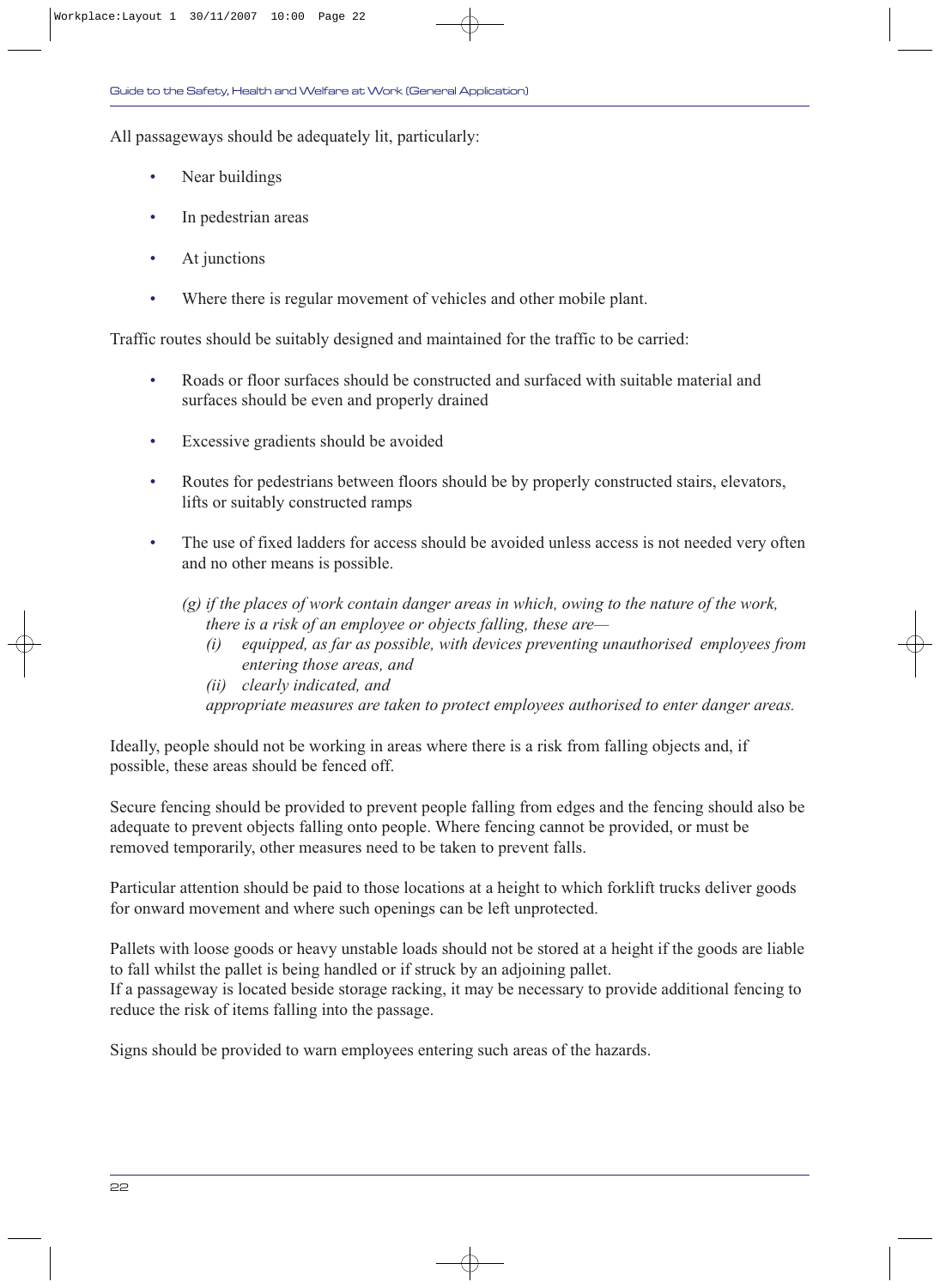### **Regulation 15: Specific measures for escalators and travelators**

- *15. An employer shall ensure that escalators and travelators—*
	- *(a) function safely,*
	- *(b) are equipped with any necessary safety devices, and*
	- *(c) are fitted with easily identifiable and accessible emergency shutdown devices.*

This Regulation places an obligation on the employer to have in place suitable arrangements to deal with potential trapping risks.

The following references may be helpful:

- Health and Safety Executive (UK), *Ergonomic aspects of escalators used in retail organisations*
- BS 5656-2:2004 Escalator and moving walks. Safety rules for the construction and installation of escalators and moving walks. Code of practice for the selection, installation and location of new escalators and moving walks
- Health and Safety Executive (UK), *Safety in the use of escalators*.

### **Regulation 16: Loading bays and ramps**

- *16. An employer shall ensure that—*
	- *(a) loading bays and ramps are suitable for the dimensions of the loads to be transported,*
	- *(b) loading ramps are, as far as possible, safe enough to prevent employees from falling off,*

Loading bays and ramps must be adequate to cater for the size, shape and weight of the goods being loaded or unloaded and the amount of traffic using them.

If necessary, to reduce the risk of employees falling or driving off ramps, guard rails should be provided. This will depend on the degree of gradient, the width of the ramp, the number and type of vehicles or the number of employees (or both) using the ramp. Guarding may not be essential where the total difference in levels is 600 mm or less.

*(c) loading bays have at least one exit point, and*

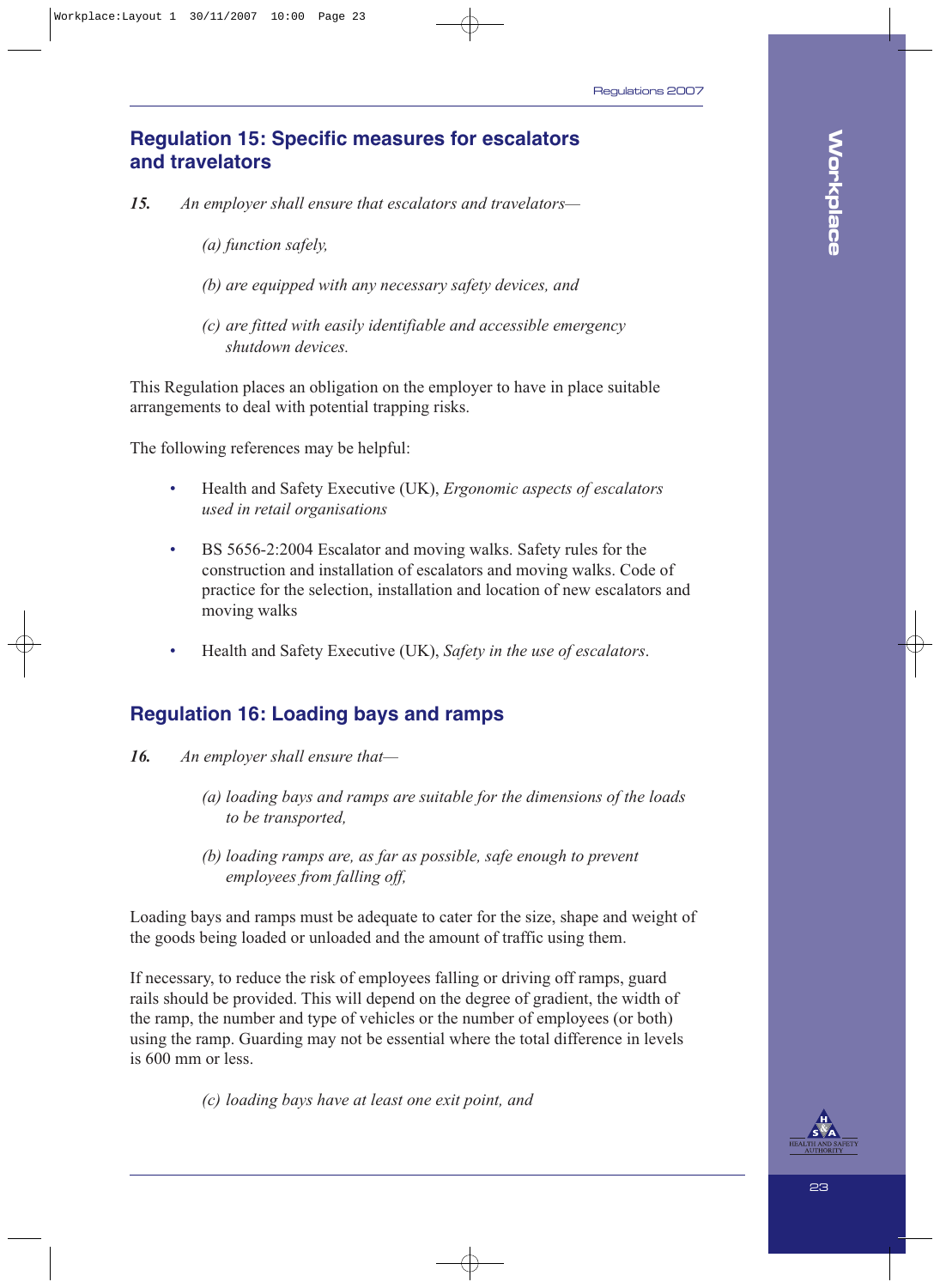*(d) loading bays longer than the width of 5 vehicles have an exit point at each end where technically feasible, or alternatively an appropriate refuge is provided which may be used to avoid persons at work being struck or crushed by a vehicle.*

The purpose of the above provisions is to minimise the risk of persons being crushed by reversing vehicles.

A safe system of work should be in place to avoid accidents in loading bays. A one-way system should be used if possible. Markings should be provided on the ground to aid the driver reversing into a loading bay. A helper, if required, should stand well clear and towards the front of the vehicle to give instructions and should wear a high visibility jacket.

### **Regulation 17: Room dimensions and air space in rooms and freedom of movement at the workstation**

- *17. An employer shall ensure that—*
	- *(a) workrooms have sufficient surface area, height and air space to allow employees to perform their work without risk to their safety, health or welfare, and*

Overcrowding and uncomfortable conditions are to be avoided if employees are to work safely and without risk to health. Because of the sheer variety of workplaces it would be very difficult to specify the space which should be provided for every situation. The figures below should be used in the places of work mentioned and also as a guide for comparable places of work. Guidance to the Building Regulations and codes issued by professional bodies should be referred to.

When calculating the allocation of space available it should be remembered that, in general, overcrowding can increase the risk of accidents. Adequate space around the workstation is necessary to provide suitable access and egress for the general wellbeing of the person at work; to facilitate maintenance, adjustment and cleaning of equipment; and to provide space for work in progress.

The following should be used as a guide for factories, offices and other similar workplaces:

In calculating the allocation of space a reasonable approach should be taken as regards discounting any large spaces taken up by unusual fittings, furniture, machinery etc. In a room containing a counter, the space up to and under it should be included when calculating the space available for each person behind the counter.

In offices, 4.65 square metres should be the minimum amount of floor space allowed for every person employed in any room, including the area occupied by the office desk and chair but excluding filing cabinets and other office furniture.

At least 11.3 cubic metres should be provided for each person at work in a room other than an office at any one time. When calculating the volume, no space more than 4.3 metres from the floor should be taken into account.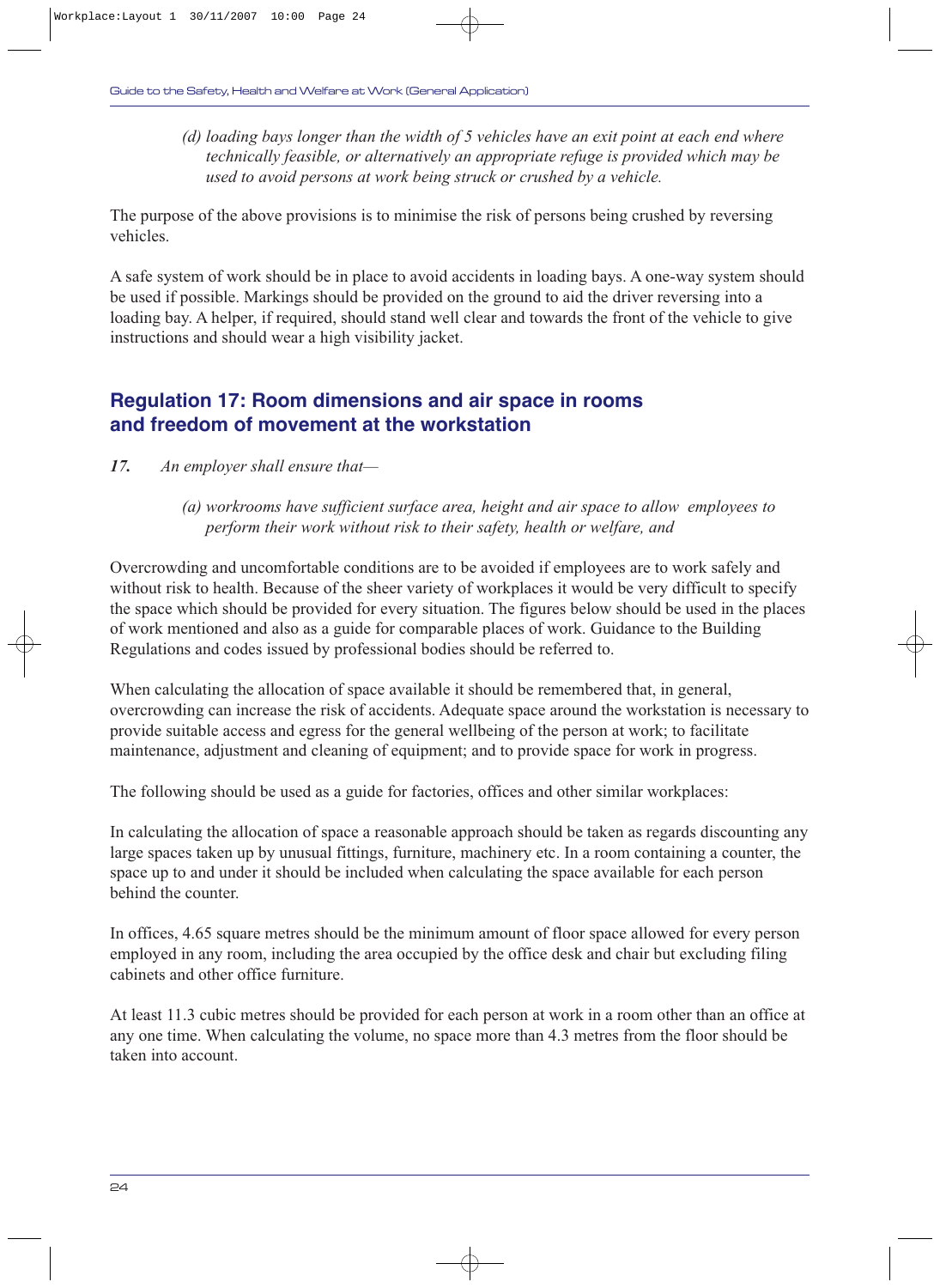*(b) the dimensions of the free unoccupied area at a workstation are calculated to allow employees sufficient freedom of movement to perform their work and, where this is not possible for reasons specific to the workstation, the employee is provided with sufficient freedom of movement near his or her workstation.*

Sufficient space should be available to employees at their workstations to carry out their work safely and comfortably.

Each workstation should allow the employee adequate freedom of movement and the ability to stand upright. When work must be carried out in cramped conditions, the duration should be kept as short as possible and sufficient space provided nearby to allow for freedom of movement

### **Regulation 18: General welfare requirements**

- *18. An employer shall ensure that—*
	- *(a) every place of work is kept in a clean state and accumulations of dirt, refuse, trade refuse and waste are removed by a suitable method as frequently as necessary to maintain an appropriate level of safety and health,*
	- *(b) the floor of every workroom is cleaned by a suitable method as frequently as necessary to maintain an appropriate level of safety and health,*

The employer has a responsibility to ensure that any place of work is maintained in a clean and hygienic condition and that any rubbish, dirt, refuse and waste is not allowed to accumulate and is removed on a regular basis. Employers must also ensure that the floor of any workroom is kept clean and that a suitable cleaning regime is in place.

The choice of cleaning methods is determined by the:

- Effectiveness of the cleaning regime
- Suitability for the materials involved. An inappropriate method can destroy a floor surface, including destruction of its anti-slip properties
- Nature of the contaminant, for example dry sweeping is not appropriate for hazardous dusts.
	- *(c) where any employees have in the course of their employment reasonable opportunities for sitting without detriment to their work or, where a substantial proportion of any work done by employees can properly be done sitting,*
		- *(i) suitable facilities for sitting are provided and maintained for their use, or*

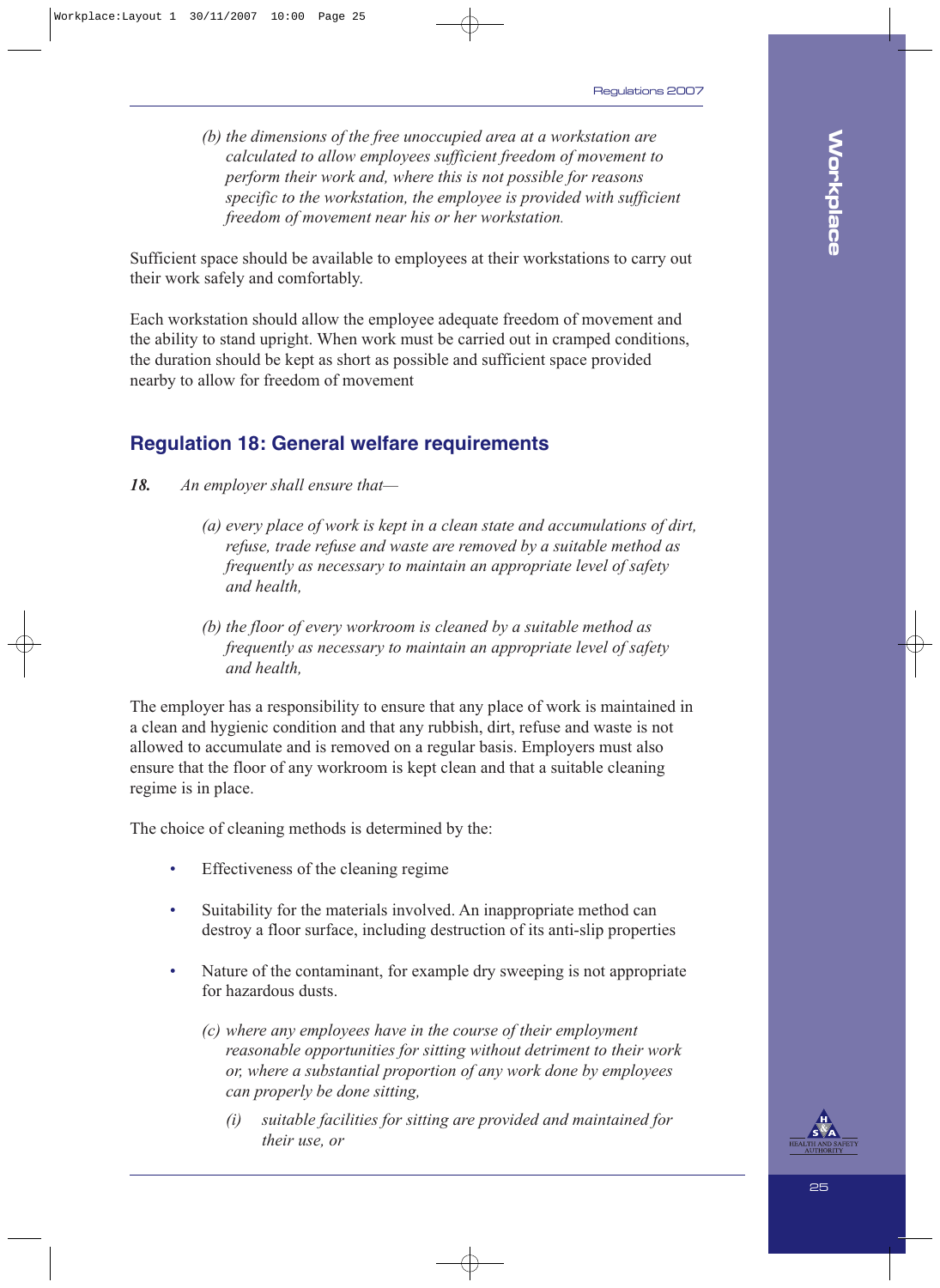#### *(ii) if this is not practical, they are otherwise ergonomically supported,*

Working in a standing position for a long period can cause sore feet, swelling of the legs, varicose veins, muscular fatigue, lower back pain and stiffness in the neck and shoulders.

Seating is required where most of the job can be carried out while seated or where there may be opportunities for workers for sitting down between tasks without detriment to their work. If seating is not practical, some other form of support is required so that workers are protected from the health effects of prolonged standing. Other means of ergonomic support include foot-rails/rests and elbow supports for precision work. Examples of where this may be practical and should be given consideration by employers are in retail outlets at sales points or cash registers, or where employees are demonstrating products within a retail outlet. Other examples include service industries, such as bar work, at periods when there are no customers awaiting service.

Any seating provided should be a suitable chair with a back and not a bench.

#### *(d) an adequate supply of potable drinking water is provided and maintained at suitable points conveniently accessible to all employees,*

The employer is required to provide an adequate supply of wholesome drinking water at locations within the workplace that are accessible to employees. The number of locations would be dependent upon the size of the workplace, the number of persons employed, the nature of the work and any requirement for the employee to remain at the workstation for sustained periods.

Where drinking fountains are used, they should be of such design that the nozzle is shielded to protect it from contamination by the mouths of users.

#### *(e) suitable and adequate facilities for boiling water and taking meals are provided and maintained for the use of employees, or that employees have reasonable access to other suitable and adequate facilities for the taking of meals, and*

The employer is required either to provide suitable and adequate facilities to allow employees to eat and drink any meals or beverages, or to have arrangements in place to allow employees access to other suitable and adequate facilities (such as where there is a common facility shared by employees of a number of employers in or at the same location).

Any facilities provided or made available for use by employees must have means for boiling water.

Table surfaces should be easy to clean. Sitting facilities should have back supports. The area should have adequate lighting and heating.

Damaged tables or chairs should be replaced without delay.

*(f) the taking of meals by employees is prohibited at any location in the place of work where there is likely to be a risk to safety, health or welfare.*

Meals must not be taken in areas where there is a risk of contamination from substances used at work, vehicle fumes or other risks from hazards such as physical impact or explosion.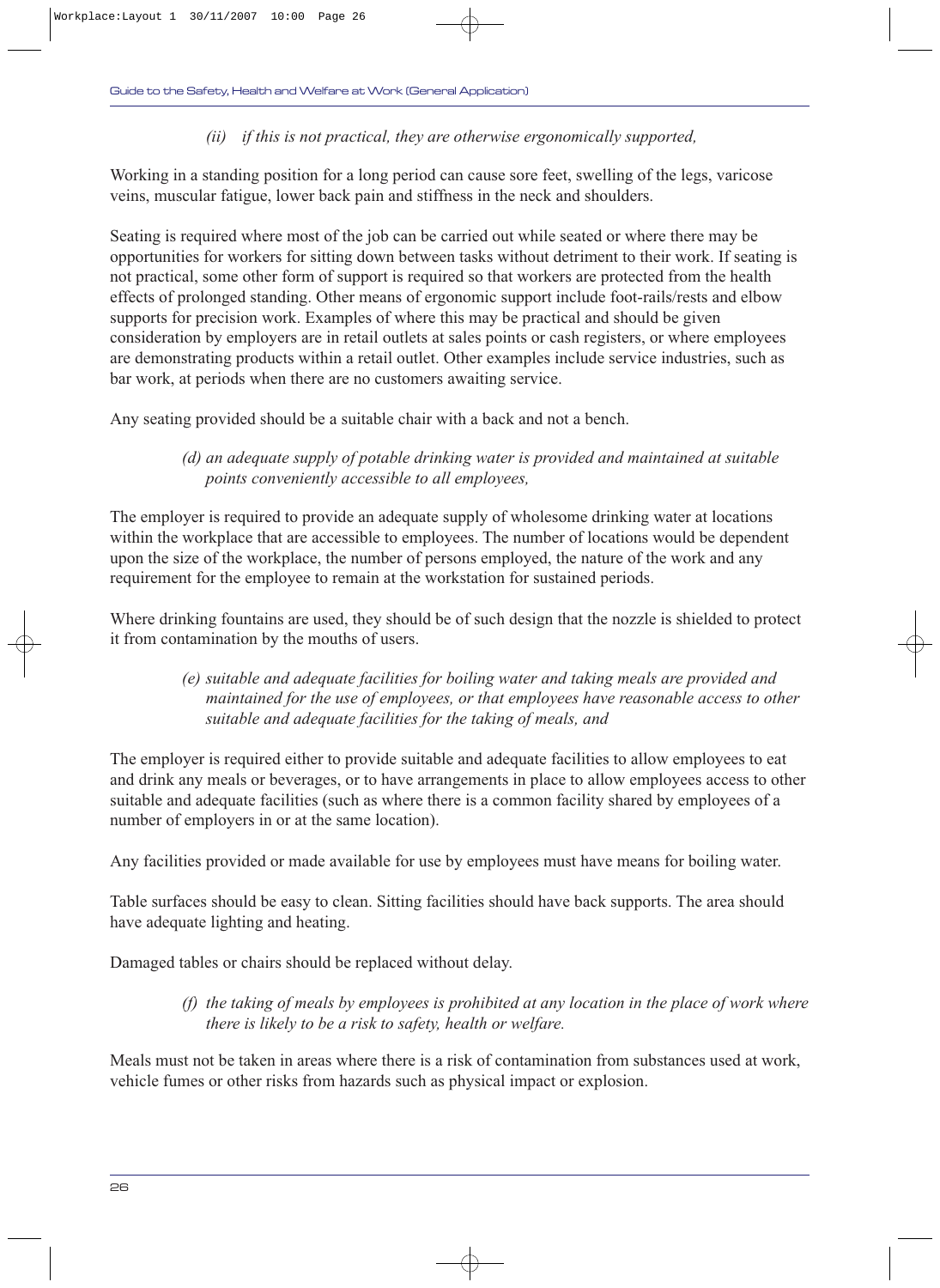### **Regulation 19: Rest rooms and rest areas**

- *19. An employer shall ensure that—*
	- *(a) where, because of—*
		- *(i) the type of activity carried out, or*
		- *(ii) the presence of more than a certain number of employees, and*
		- *(iii) the safety, health and welfare of employees so requires, employees are provided with an easily accessible rest room or appropriate rest area, except where the employees are employed in offices or similar workrooms providing relaxation during breaks,*
	- *(b) rest rooms are large enough and equipped with tables with easily cleaned surfaces and seats with backs, adequate for the number of employees, and*
	- *(c) if working hours are regularly and frequently interrupted and there is no rest room, other rooms are provided in which employees can stay during such interruptions, wherever this is required for the safety, health or welfare of employees.*

The need to provide rest rooms would arise where arduous physical activity is involved or where work is conducted in a hostile environment involving exposure to dust, fumes, noise or excessive heat or cold. The underlying principle is that employees should not spend all their time at work in damaging environments.

Where the workstations or workrooms are dirty, contaminated, noisy or subject to disturbances, for example in chemical plants, foundries or abattoirs, rest rooms should be provided away from work areas. This requirement does not apply to employees in offices or similar workstations where relaxation during breaks is provided for.

If a canteen is used, employees who wear contaminated work clothes during their rest period should use a dedicated rest room rather than the canteen to avoid contaminating the canteen facilities.

Canteens or restaurants may be used as rest facilities, provided that there is no obligation to purchase food in order to use them.

If workers must frequently leave their work area for short periods, for example resetting of equipment, there should be a suitable rest area provided where they may wait.

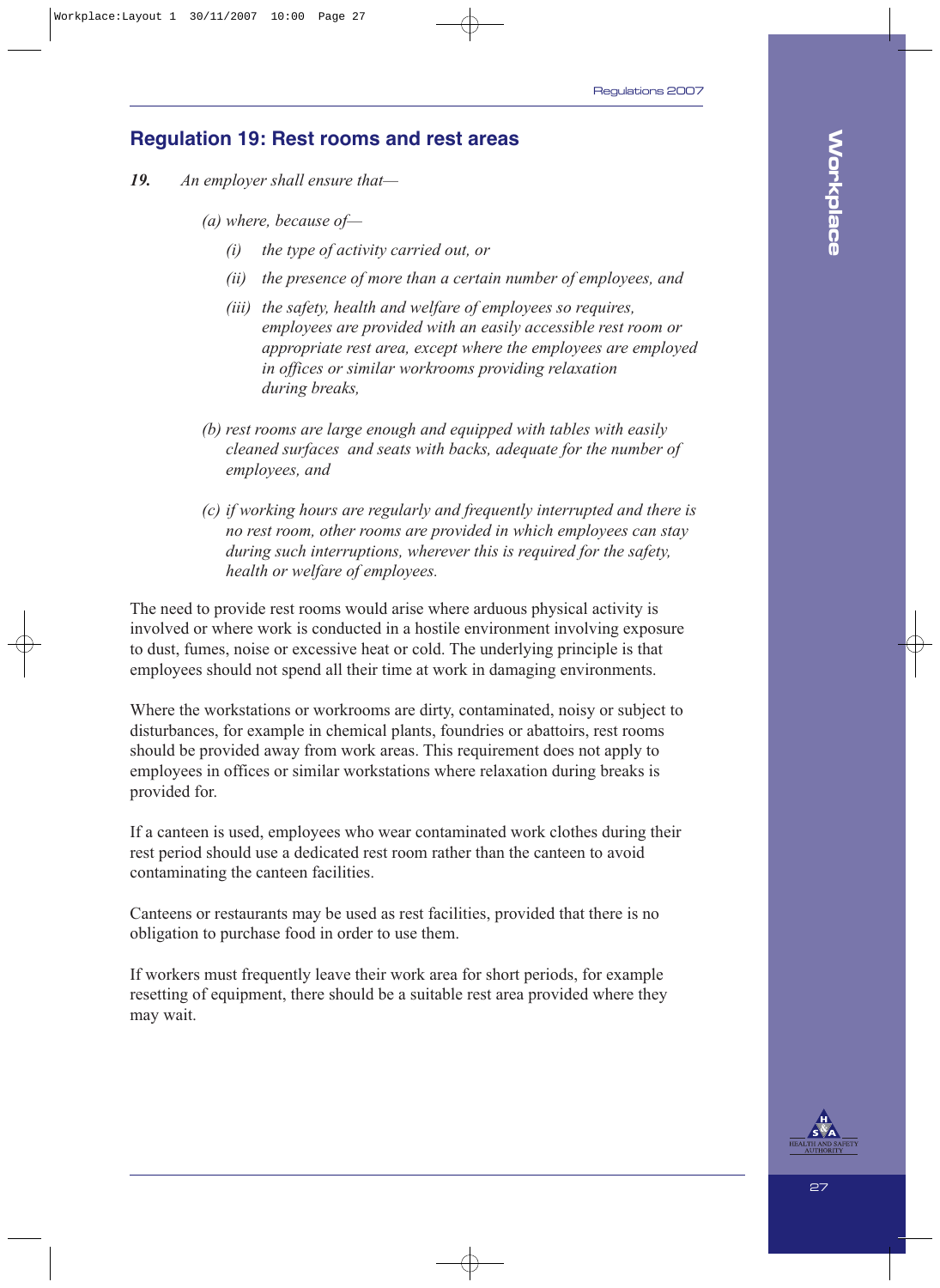### **Regulation 20: Sanitary and washing facilities**

- *20. An employer shall provide and maintain and keep in a clean state—*
	- *(a) adequate and suitable sanitary and washing facilities for the use of employees,*
	- *(b) an adequate number of lavatories and washbasins, with hot and cold running water, in the vicinity of workstations, rest rooms, changing rooms and rooms housing showers,*
	- *(c) separate use of lavatories or washbasins for men and women, when so required for reasons of propriety,*
	- *(d) adequate and suitable showers for employees if required by the nature of the work or for health reasons related thereto, and in such case—* 
		- *(i) separate shower rooms or separate use of shower rooms for men and women,*
		- *(ii) shower rooms which are sufficiently large to permit each employee to wash without hindrance in satisfactory conditions of hygiene, and*
		- *(iii) showers which are equipped with hot and cold running water, and*
	- *(e) easy access between the rooms housing showers or washbasins where they are separate from the changing rooms.*

BS 6465-1:2006, "Code of practice for the design of sanitary facilities and scales of provision of sanitary and associated appliances" provides guidance for determining an adequate number of lavatories and washbasins. Tables 2 and 3 below, which relate to staff facilities in offices, shops, factories and other non-domestic premises, are taken from the this standard. Other types of workplaces are also addressed in the publication.

The numbers of employees mentioned in Tables 2 and 3 refer to the maximum number likely to be in the place of work at any one time. Where separate facilities are provided for a group of employees, for example men or women, office workers or manual employees, a separate calculation should be made for each group.

### **Table 2: Sanitary Facilities for Males and Females (if there are no urinals)**

| Number of<br>people at work | Number of water closets | <b>Number of washbasins</b>                               |  |
|-----------------------------|-------------------------|-----------------------------------------------------------|--|
| $1$ to 5                    |                         |                                                           |  |
| 6 to 15                     | ን                       |                                                           |  |
| 16 to 30                    |                         |                                                           |  |
| 31 to 45                    |                         |                                                           |  |
| 46 to 60                    |                         |                                                           |  |
| 61 to 75                    | 6                       | 6                                                         |  |
| 76 to 90                    |                         |                                                           |  |
| 91 to 100                   | 8                       | 8                                                         |  |
| Above 100                   |                         | 8 + 1 WC and washbasin per 25 persons or fraction thereof |  |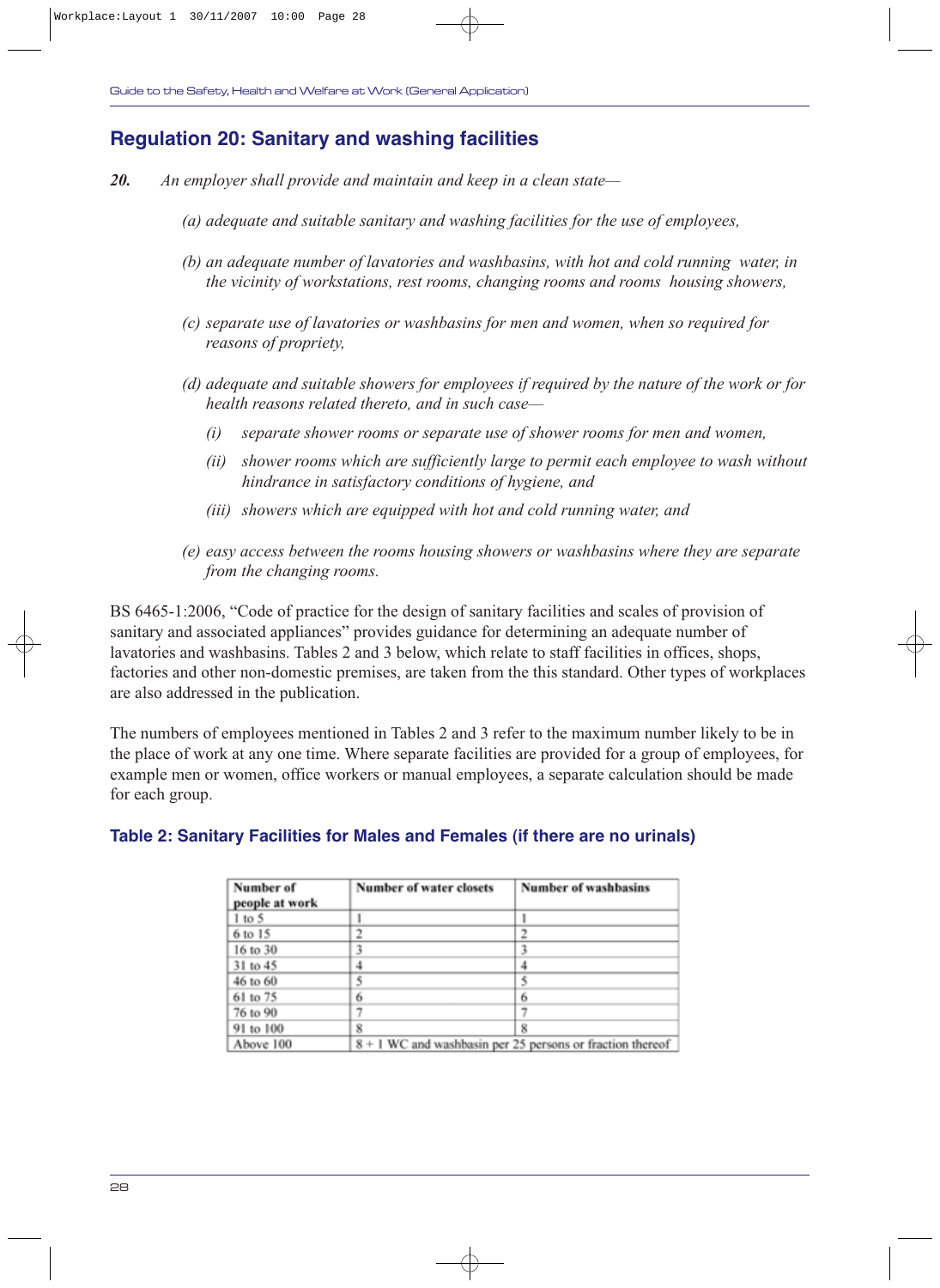### **Table 3: Sanitary Facilities for Males Only (if urinals are provided)**

| Number of   | Number of water                                         | Number of urinals   Number of |            |  |
|-------------|---------------------------------------------------------|-------------------------------|------------|--|
| men at work | closets                                                 |                               | washbasins |  |
| 1 to 15     |                                                         |                               |            |  |
| 16 to 30    |                                                         |                               |            |  |
| 31 to 45    | 2                                                       |                               |            |  |
| 46 to 60    |                                                         |                               |            |  |
| 61 to 75    |                                                         |                               |            |  |
| 76 to 90    |                                                         |                               |            |  |
| 91 to 100   |                                                         |                               |            |  |
| Above 100   | 4 + 1 WC, urinal and washbasin per 50 males or fraction |                               |            |  |
|             | thereof                                                 |                               |            |  |

If the work leads to heavy contamination of hands or forearms, the number of washbasins may need to be increased to one per ten persons at work up to 50 persons and one per twenty thereafter.

Sanitary facilities which are not suitably mechanically ventilated must not exit into any workroom except through the open air or through an intervening ventilated space.

Sanitary facilities should be located either on the same floor in a place of work or one floor above or below the place of work unless a passenger lift gives access to other floors.

Separate sanitary facilities should be provided for men and women except when the facilities are in a room, lockable from the inside and accommodating one person only at a time.

Toilets for staff should be in addition to and separate from toilets for other users.

Doors to WC compartments should be equipped with locks that can be easily operated by the user and readily released from outside in case of an emergency.

WC compartments and urinals should not be visible from outside the toilets.

WC compartments should be supplied with toilet paper and hooks so that clothing does not have to be placed on the floor.

Female toilet compartments should be supplied with a suitable sanitary disposal unit.

If WC bowl fittings become loose, they need to be secured to prevent them from falling over.

The Building Regulations Technical Guidance Document M provides advice on sanitary conveniences designed for use by people with disabilities. The National Disability Authority is another source of information.

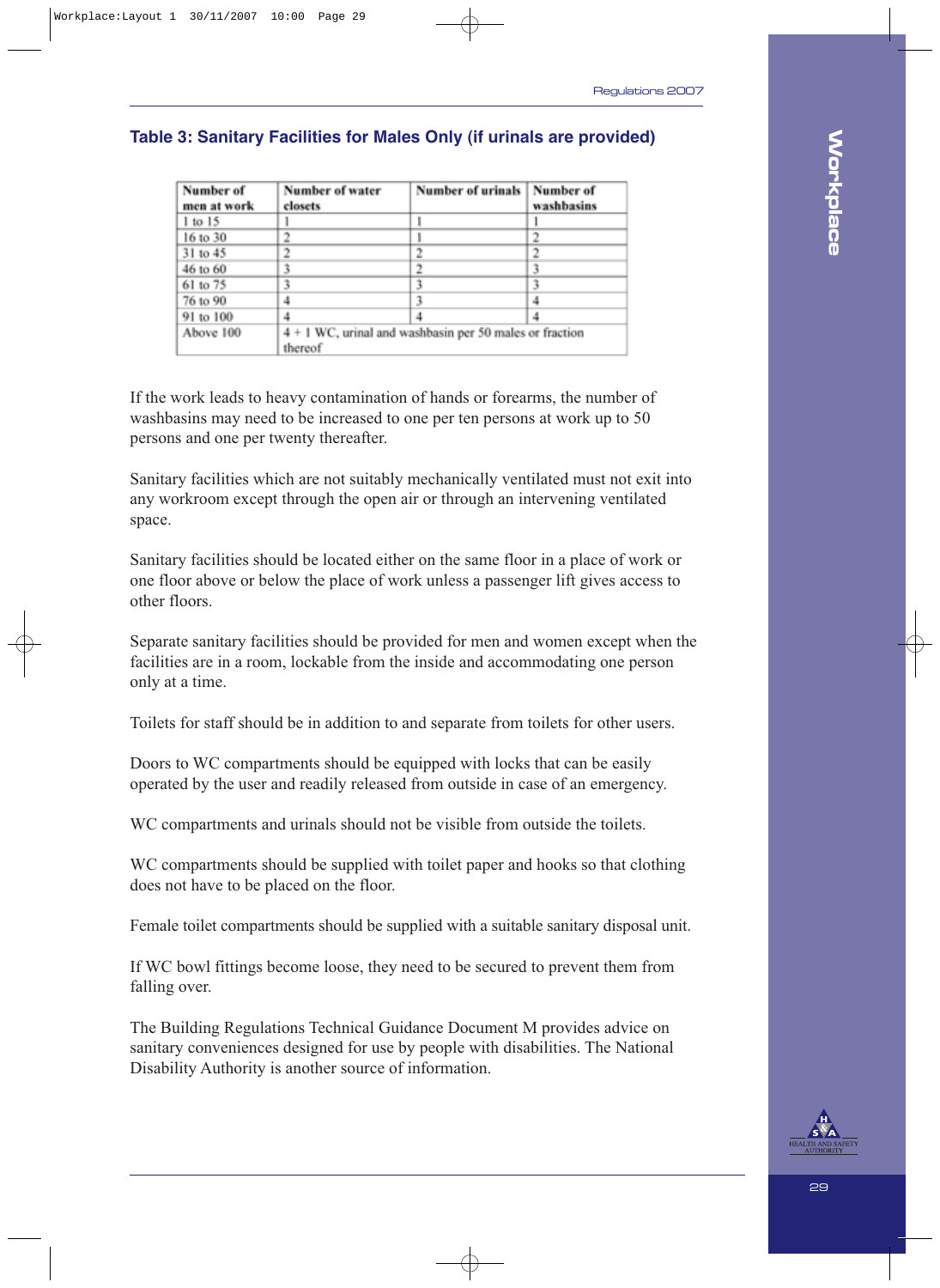#### **Washing facilities**

To be adequate and suitable, facilities for washing should include running hot and cold, or warm, water as well as soap and clean towels (the single towel for use by many should be discouraged) or other suitable means of cleaning or drying. Washing facilities should be conveniently located, be near to the sanitary facilities and large enough to facilitate washing of face, hands and forearms.

Separate washing facilities and/or showers should be provided for men and women except when the facilities are provided in a room intended to be used by only one person, the door of which is capable of being secured from the inside. Separate facilities are not necessary for washing the hands, forearms and face only.

Hot water temperatures must be controlled so as to prevent scalding.

Showers are necessary where workers are exposed to heavy physical work or to offensive/harmful substances where ongoing skin and hair contamination must be prevented.

The provision of emergency showers is sometimes required under other legislation for first-aid purposes such as when handling acids or alkalis.

Washing facilities should have adequate lighting, be sufficiently ventilated, adequately protected from the weather, appropriately maintained and kept clean.

Employers may arrange amongst themselves to jointly provide facilities – an example of this would be the sharing of facilities in shopping centres.

### **Regulation 21: Changing rooms and lockers**

- *21. (1) An employer shall provide or cause to be provided—*
	- *(a) appropriate changing rooms for persons at work if they have to wear special work clothes and if, for reasons of health or propriety, they cannot be expected to change in another area, which are—*
		- *(i) easily accessible,*
		- *(ii) of sufficient capacity, and*
		- *(iii) provided with seating,*
	- *(b) separate changing rooms or separate use of changing rooms for men and women, and*
	- *(c) adequate provision for drying wet or damp work clothes.*
	- *(2) If circumstances so require where work clothes are likely to be contaminated by dangerous substances, atmospheric conditions or the conditions of the place of work, an employer shall provide, or cause to be provided, facilities in changing rooms to enable working clothes to be kept in a place separate from personal clothing and effects.*
	- *(3) If changing rooms are not required as referred to in paragraph (1), the employer shall ensure that every person at work is provided with a place to store his or her own clothes and personal effects.*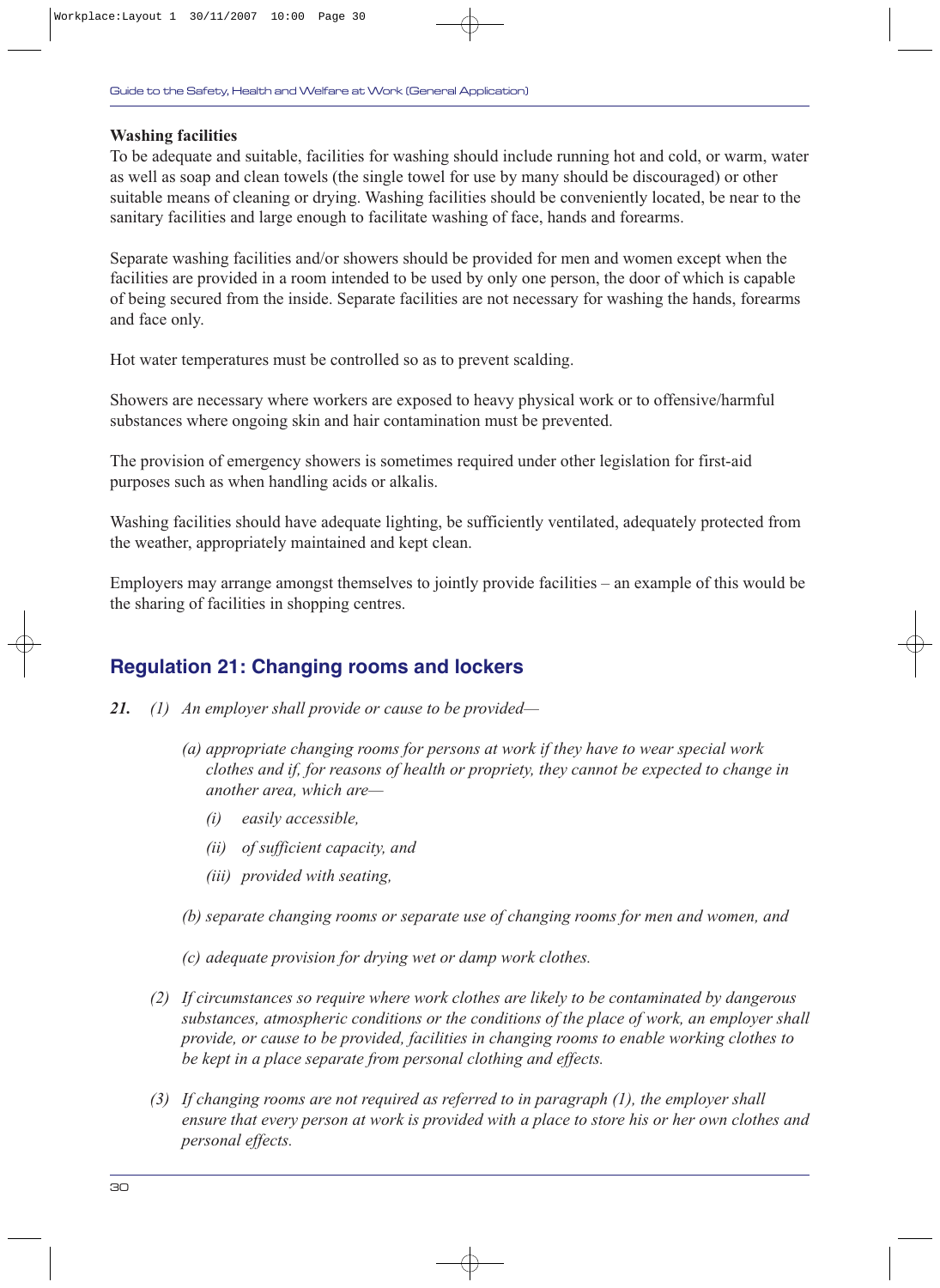Changing rooms should be sufficiently large and have facilities to enable each person at work to lock away his or her clothes during working hours and if the nature of the work so requires (e.g. laboratory, chemical works, electroplating) separate lockers for work clothes should also be provided.

When changing rooms are provided, they should:

- Be readily accessible from workrooms
- Be provided in conjunction with any shower or bathing accommodation, and have easy communication with it
- Have easy communication with the clothing accommodation
- Contain adequate seating
- Be conveniently situated for the use of employees using facilities for taking meals.

For offices and for certain industries, satisfactory changing facilities may consist of separate pegs or hooks at least 31 cm apart laterally for each employee for outer clothing such as coats, overalls or aprons, which can be changed in workrooms where there are no risks to health and safety. In addition, some provision for personal effects must be made.

Provision needs to be made to dry clothing or overalls that have become damp due to the nature of the work.

Where extensive changing is necessary, separate cloakroom facilities must be provided for men and women except when the facilities are provided in a room intended to be used by only one person, the door of which is capable of being secured from the inside.

### **Regulation 22: Accommodation areas at a place of work**

*22. An employer shall ensure that fixed living accommodation areas provided for employees at a place of work—*

*(a) are safe and without risk to health, and*

*(b) unless used in exceptional cases—*

- *(i) have sufficient sanitary equipment,*
- *(ii) are equipped with beds, cupboards, tables and seats with backs, taking account of the number of persons at work, and*
- *(iii) are allocated taking account, where appropriate, of the presence of persons of both sexes.*

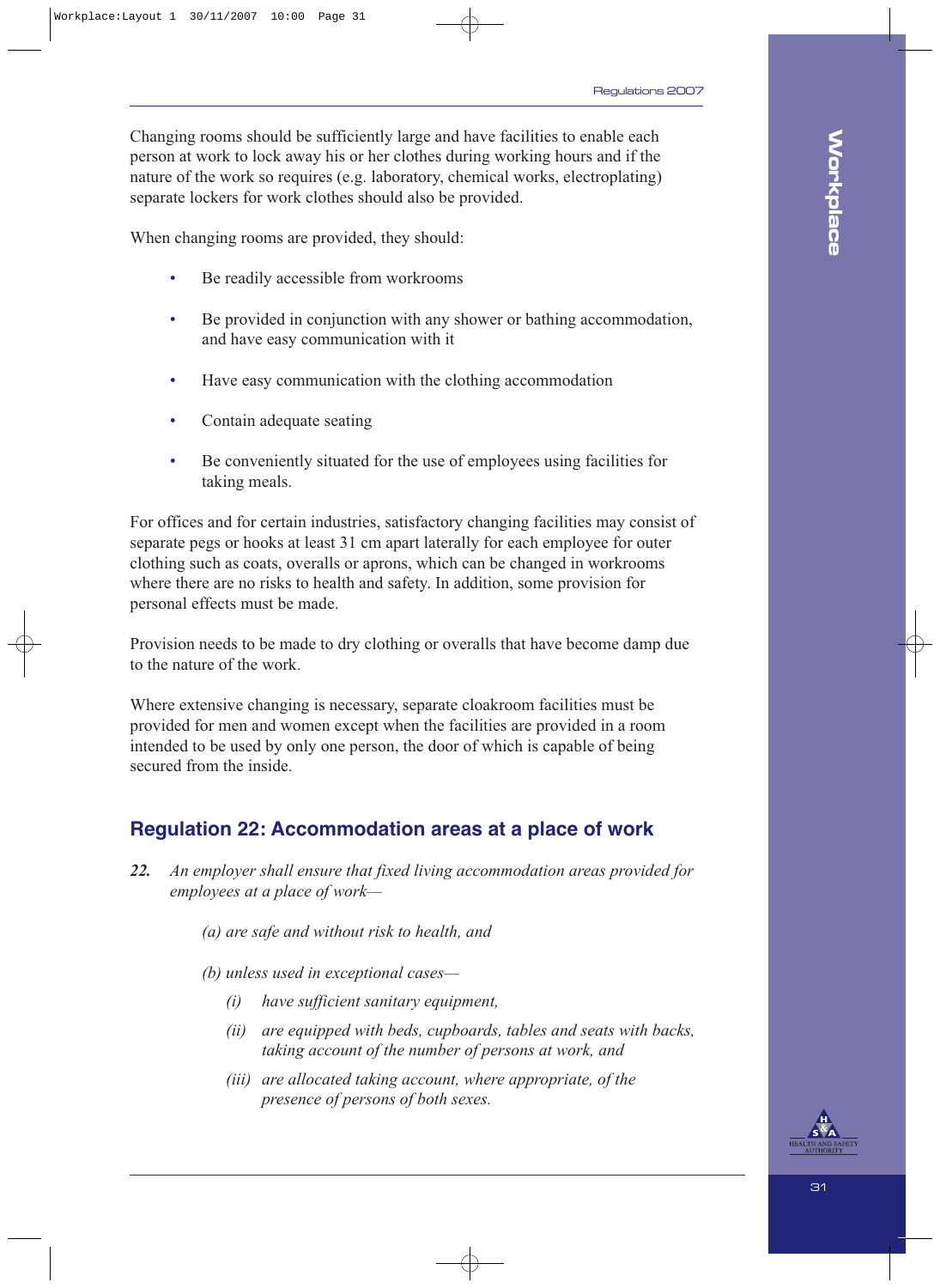Living accommodation is sometimes provided at a place of work. It may be for those who work at or travel from the site. Fixed living accommodation refers to facilities which are not moved during the course of their use.

Like a workplace, the accommodation should be safe, for example electrical and gas supplies should be properly installed and the structure should be in good order. Sanitary equipment is necessary unless the accommodation is part of a building such as a hotel that has accessible toilets etc.

The accommodation should not be overcrowded and separate provision should be made for males and females.

### **Regulation 23: Outdoor places of work, special provisions**

- *23. An employer shall ensure that when employees are employed at outdoor workstations, the workstations are, as far as possible, arranged so that employees—*
	- *(a) are protected against inclement weather conditions,*
	- *(b) are not exposed to harmful influences such as gases, vapours or dust, in compliance with the relevant statutory provisions, and*
	- *(c) cannot slip or fall.*

These requirements apply to workstations which are essentially linked to the premises of an undertaking. Examples would include crushing plants, boiler houses, car parks, warehousing and container yards, which are normally separate from the main place of work. The requirements are almost self-explanatory and existing good standards as reflected in other regulations or codes of practice should be applied. Please see also comments made under earlier relevant provisions.

### **Regulation 24: Pregnant, postnatal and breastfeeding employees**

*24. An employer shall ensure that pregnant, postnatal and breastfeeding employees are able to lie down to rest in appropriate conditions.*

The facility for pregnant women and nursing mothers should, when possible, be situated near the welfare facilities (i.e. toilet and washing facilities) and be equipped to allow persons to lie down. Adequate space, heating and lighting are required.

# **Regulation 25: Employees with disabilities**

*25. An employer shall ensure that places of work, where necessary, are organised to take account of persons at work with disabilities, in particular as regards doors, passageways, staircases, showers, washbasins, lavatories and workstations used or occupied directly by those persons.*

Employees should ensure that, as far as is reasonable and practicable, buildings are usable by people with disabilities. Accessibility for persons with disabilities is covered by Part M of the Building Regulations entitled "Access for People with Disabilities". It comes in three sections, which cover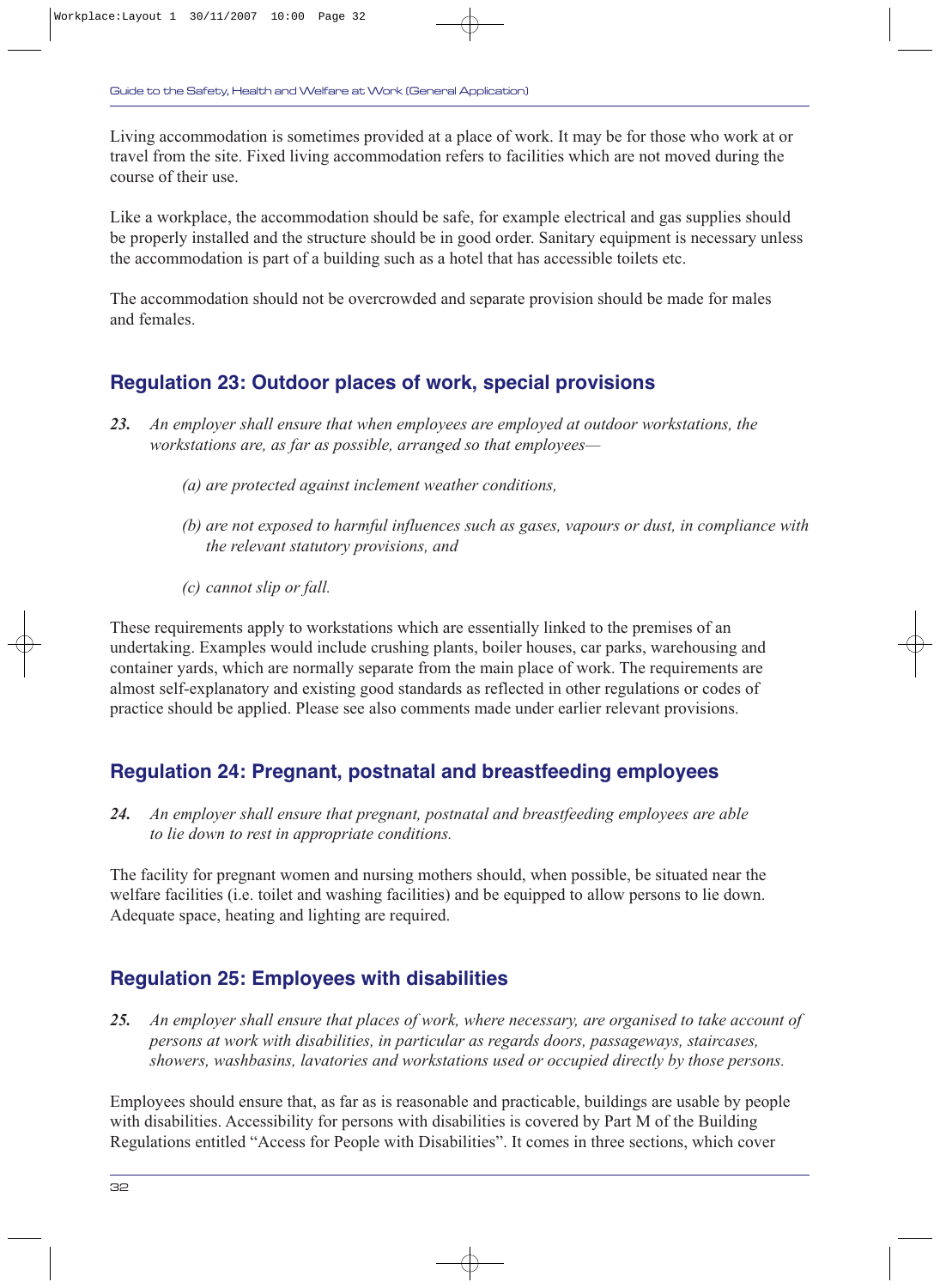access and use, sanitary conveniences and audience and spectator facilities. The Building Regulations apply to construction of new buildings after 1 January 2001 and any extension work or renovations carried out after that date. In addition, certain parts of those Regulations apply to existing buildings where a material change of use takes place. Otherwise, the Building Regulations do not apply to buildings constructed prior to 1 June 1992. Egress in the event of an emergency for people with disabilities is referred to in Technical Guidance Document B.

Where the Building Regulations do not apply to existing buildings, safe access to, egress from and circulation within the workplace for employees with disabilities should be provided, as necessary. Access to all welfare areas should also be provided.

Employers should ensure that adequate assistance is provided for the safe evacuation of those with a disability in the event of an emergency.

Guidance is also available in BS 5588: "Fire precautions in the design, construction and use of buildings, Part 8: Code of practice for means of escape for disabled people".

Due to the variety of design options in facilitating access and safety for people with disabilities, and the wide range of disabilities and their varying degrees of effect, specialist advice should be sought.

The National Disability Authority has issued guidelines for the built and external environment in a publication entitled *Building for Everyone*. The Authority may be contacted at its offices at 25 Clyde Road, Ballsbridge, Dublin 4 (Tel: (01) 608 0400) or through its website at www.nda.ie

### **Regulation 26: Agreements as to a premises used as a place of work**

- *26. (1) If, by reason of an agreement between the owner of a premises used as a place of work and an employer, the owner or employer is prevented from carrying out any structural or other alterations in the premises which are necessary to enable the employer to comply with these Regulations,*
	- *(a) the owner or employer may apply to the Circuit Court for an order under this Regulation, and*
	- *(b) the Court, after hearing the parties and any witnesses whom they desire to call, may make an order setting aside or modifying the terms of the agreement, as the Court considers appropriate in the circumstances of the case.*
	- *(2) Where, in any premises, the whole or any part of which has been let as a place of work,*

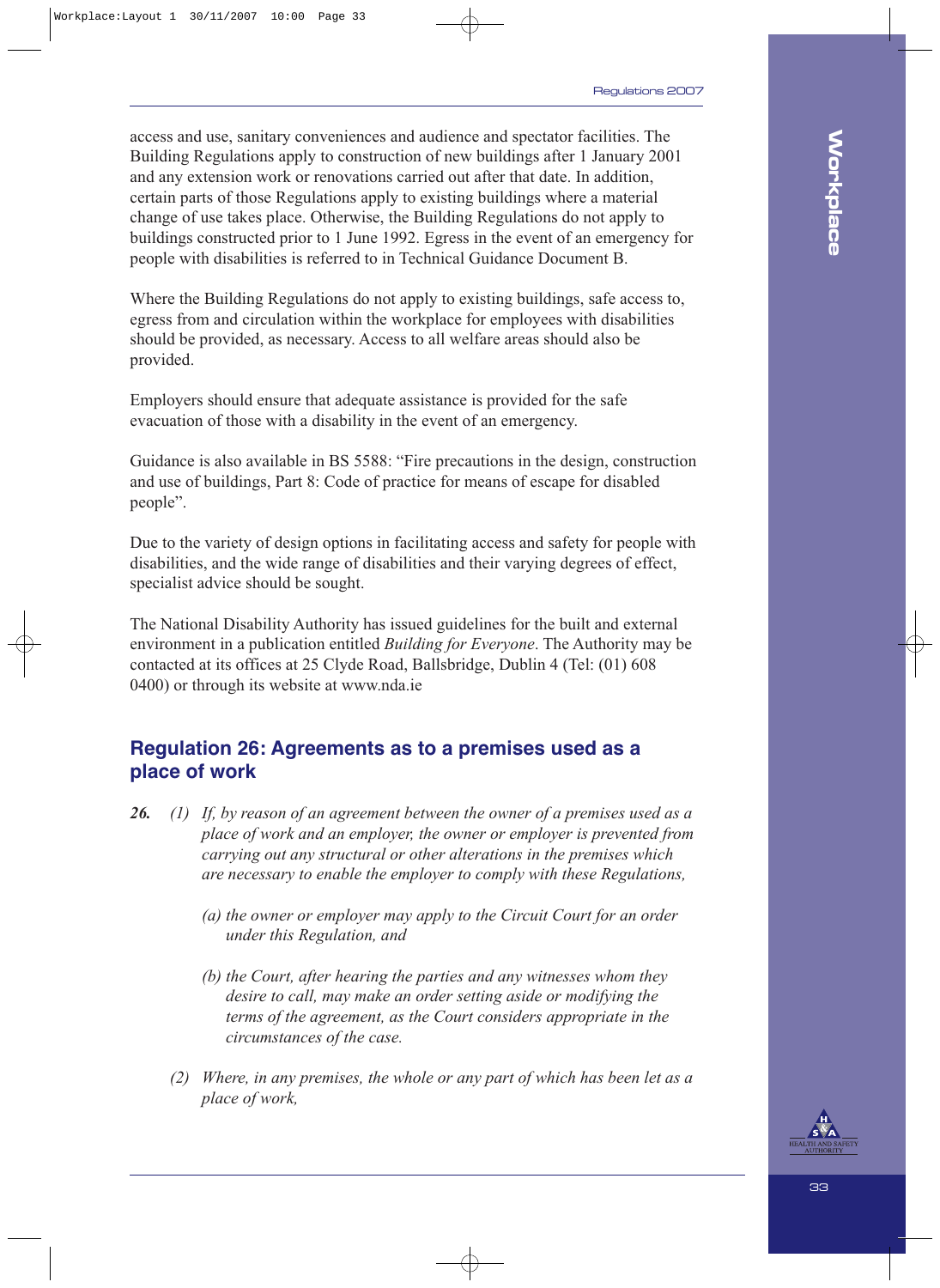- *(a) any structural or other alterations are required in order to comply with any provision of these Regulations, and*
- *(b) the owner or employer, as the case may be, alleges that the whole or any part of the expenses of the alterations ought to be borne by the employer or owner, the owner or employer may apply to the Circuit Court for an order under this Regulation and, after hearing the parties and any witnesses whom they desire to call, the Court—* 
	- *(i) may make such an order concerning the expenses, or their apportionment, as the Court considers appropriate in the circumstances of the case, regard being had to the terms of any contract between the parties, or,*
	- *(ii) in the alternative, at the request of the owner or employer, may determine the lease on such terms, having regard to the provisions of the lease, as the Court considers appropriate.*

This provision has been incorporated from the Factories Act 1955 to provide a mechanism for resolving disputes between building owners and users that may arise in meeting the requirements of the Regulations.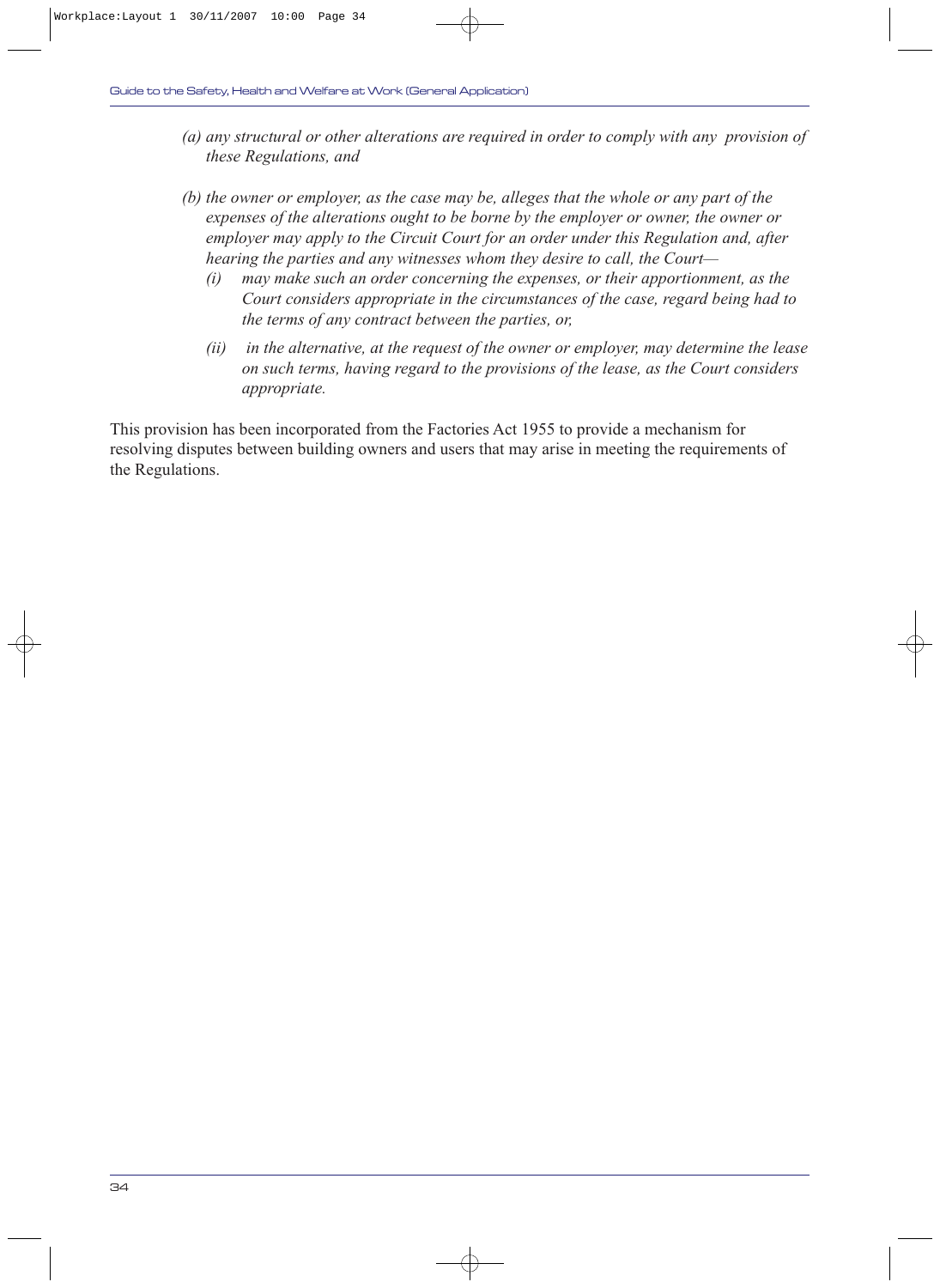### **APPENDIX**

### **Sources of Further Information and Bibliography**

### **General**

Although this bibliography is extensive, it is not intended to be exhaustive. Dates are current at time of publication. The most recent/current standard/publication should be obtained in each instance.

The *Irish Standards Catalogue* published by the National Standards Authority of Ireland (NSAI) may be purchased from: NSAI, Glasnevin, Dublin; Tel: (01) 857 6730; Fax: (01) 857 6729; Website: www.standards.ie

The ILO (International Labour Organization) *Encyclopaedia of Occupational Health and Safety* provides an excellent general overview of safety, health and welfare issues. Contact the Publications Unit at ILO, London; Tel: +44 20 7828 6401; Website:

Information concerning the Regulations implementing the Construction Products Directive may be obtained from the Construction Industry Section, Department of the Environment, Heritage and Local Government, Custom House, Dublin 1.

Building Regulations Technical Guidance Documents may be purchased directly from the Government Publications Office, Sun Alliance House, Molesworth Street, Dublin 2; by mail order from Government Publications, Postal Trade Section, 51 St Stephen's Green, Dublin 2 (Tel: (01) 647 6834/5/6/7; Fax: (01) 647 6843); or through any bookseller.

The European Agency for Safety and Health at Work can be contacted at: Gran Via 33, E-48009 Bilbao, Spain; Tel: +34 944 794 360; Fax: +34 944 794 383; Website: http://osha.europa.eu

Health and Safety Executive (HSE) priced and free publications are available by mail order from HSE Books, PO Box 1999, Sudbury, Suffolk CO10 2WA, England; Tel: +44 1787 881165; Fax: +44 1787 313995; Website: www.hsebooks.co.uk

The Chartered Institution of Building Services Engineers (CIBSE) may be contacted at 222 Balham High Road, Balham, London SW12 9BS, England; Tel: +44 20 8675 5211; Fax: +44 20 8675 5449; Website: www.cibse.org

The BRE (Building Research Establishment Ltd) may be contacted at Bucknalls Lane, Watford WD25 9XX, England; Tel: +44 1923 664000; Fax: +44 1923 664010; Website: www.bre.co.uk

The American Society of Heating, Refrigeration and Air-Conditioning Eng Inc (ASHRAE) may be contacted at 1791 Tullie Circle NE, Atlanta, GA 30329, USA; Tel: +1 404 636 8400; Fax: + 1 404 321 5478; Website: www.ashrae.org

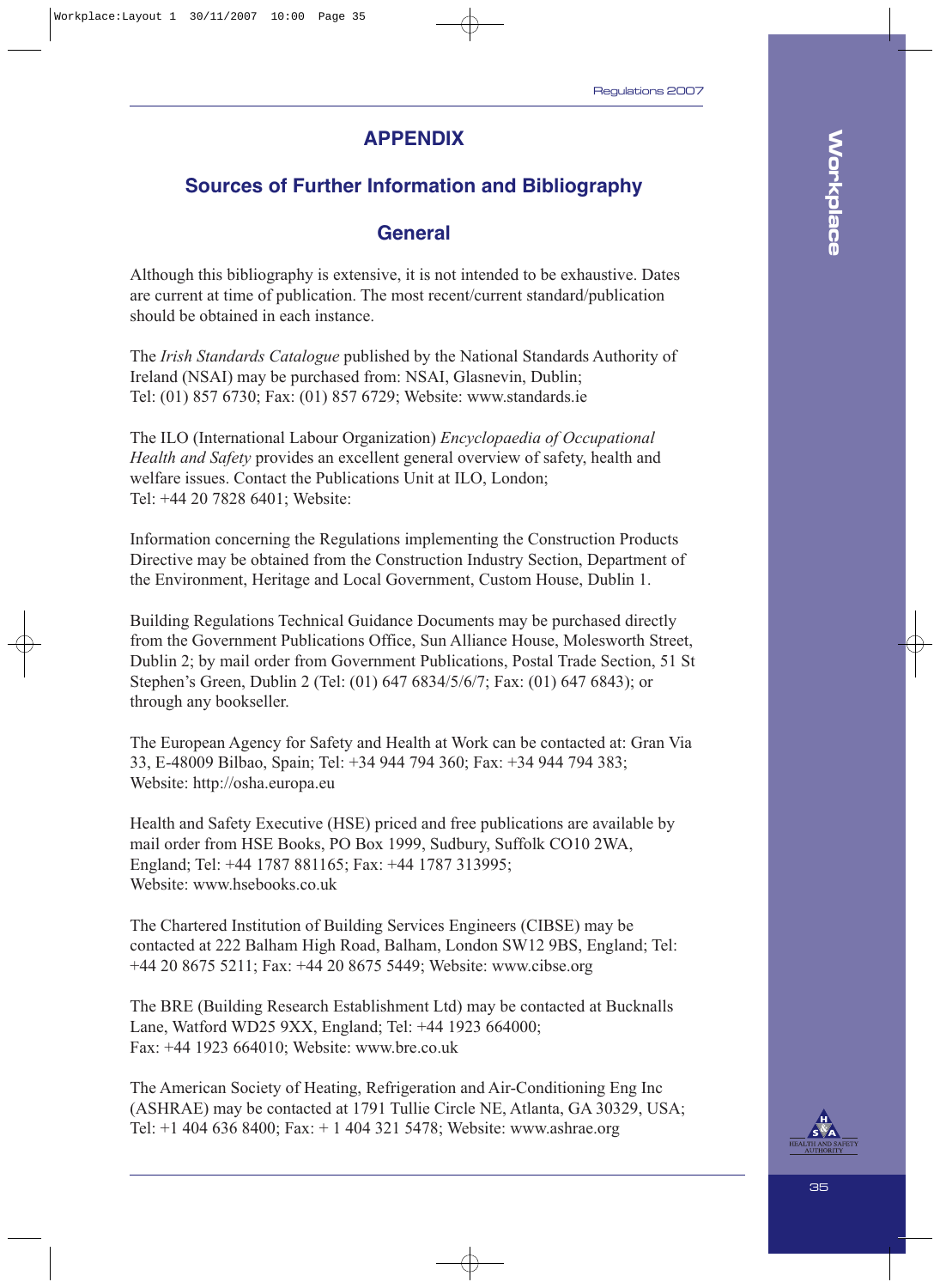# **Stability and Solidity**

See Building Regulations and associated Technical Guidance Document A, issued by the Department of the Environment, Heritage and Local Government, Custom House, Dublin 1.

### **Ventilation of Enclosed Places of Work**

Building Regulations and associated Technical Guidance Document F: Ventilation.

Chartered Institution of Building Services Engineers Standard 62-2001: *Ventilation for acceptable indoor air quality* [AS62 (2001) ISBN: 10412336].

Chartered Institution of Building Services Engineers Design Guide B: Heating, ventilating, air conditioning and refrigeration.

Chartered Institution of Building Services Engineers Design Guide A: Environmental design.

Safety, Health and Welfare at Work (Exposure to Asbestos) Regulations 2006 (S.I. No. 386 of 2006).

Health and Safety Executive (HSE): *General ventilation in workplace – guidance for employers* [HS(G) 202 HMSO 2000 ISBN: 0717617939].

Chartered Institution of Building Services Engineers: *Minimising the risk of legionnaire's disease* [TM 13 2002 ISBN: 1903287235].

Safety, Health and Welfare at Work (Chemical Agents) Regulations 2001 (S.I. No. 619 of 2001).

2007 Code of Practice for the Safety, Health and Welfare at Work (Chemical Agents) Regulations 2001 (S.I. No. 619 of 2001).

Health and Safety Authority: *Guidelines for safe working in cellars of pubs and other licensed premises* [ISBN: 1844960137].

Health and Safety Authority: Code of practice for working in confined spaces 2001.

Health and Safety Executive (HSE): *Legionnaires' – control of legionella bacteria in water systems – approved code of practice and guidance* [L8 HMSO 2004 ISBN: 0717617726].

Radiological Protection Institute of Ireland (RPII): *Radon in workplaces* – guidance booklet available from the RPII, 3 Clonskeagh Square, Dublin 14.

### **Room Temperature**

Chartered Institution of Building Services Engineers Design Guide A: Environmental design.

Health and Safety Executive (HSE): *Thermal comfort in the workplace* [HSG194 1999 ISBN: 0717624684].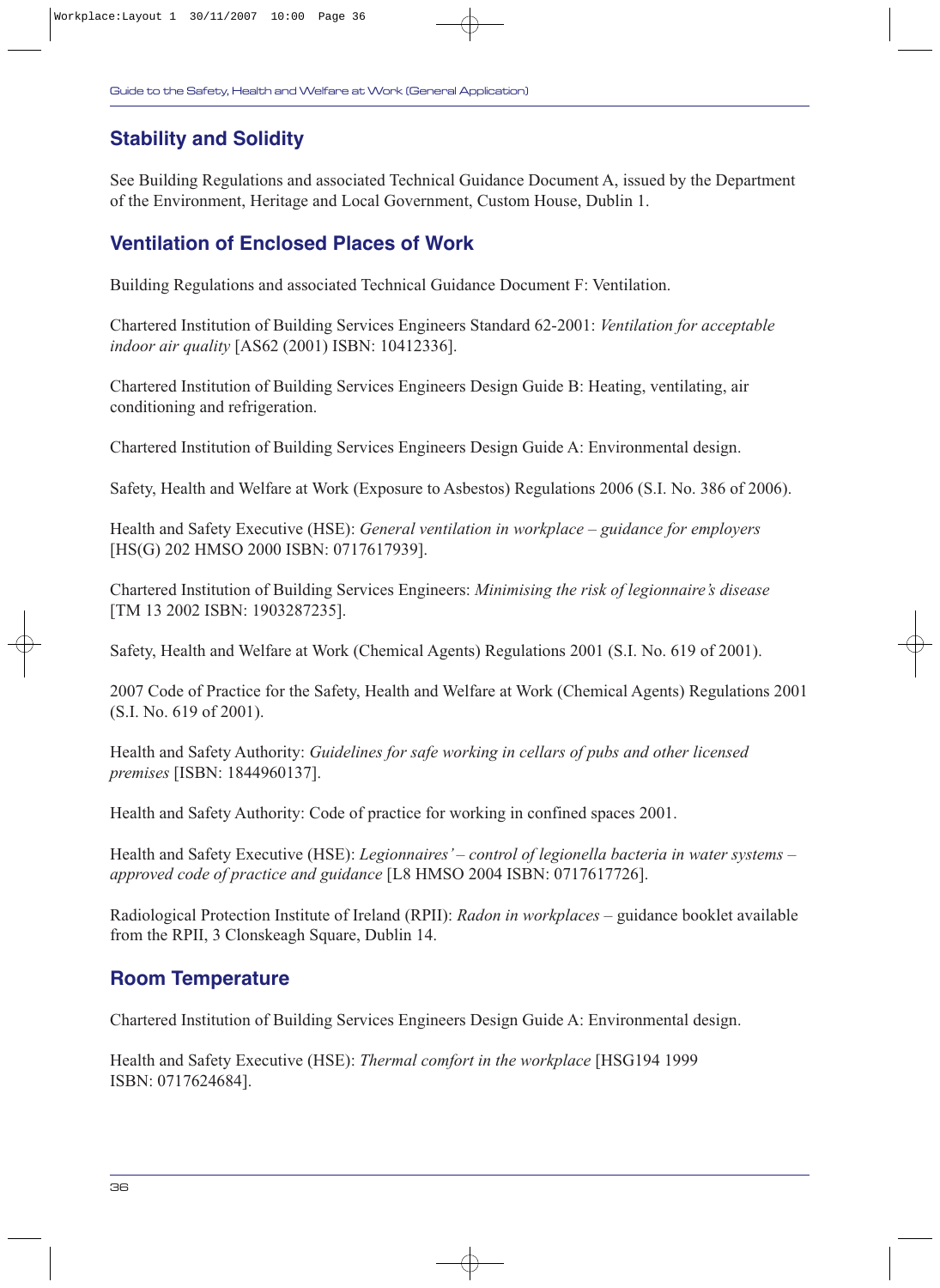# **Natural and Artificial Room Lighting**

Health and Safety Executive (HSE): *Lighting at work* [HS(G) 38 2003 ISBN: 0717612325].

Chartered Institution of Building Services Engineers: *Guide, daylight and window design* [LG10 1999 ISBN: 0900953985].

Chartered Institution of Building Services Engineers: *Code for lighting* [CLBCD 2002 (with 2004 addendum) ISBN: 0750656379].

Chartered Institution of Building Services Engineers: *Emergency lighting design guide* [LG12 2004 ISBN: 1903287510].

Chartered Institution of Building Services Engineers: *Lighting guide: the visual environment for display screen use* [LGO3 1996 ISBN: 0900953713].

IS EN 1838: 1999 "Lighting Applications-Emergency Lighting"

IS 3217:1989 "Code of Practice for Emergency Lighting"

### **Floors, Walls, Ceilings and Roofs of Rooms**

See Building Regulations and associated Technical Guidance Documents A and D.

Slips and Trips: See UK's Health and Safety Executive (HSE) publications for a range of documents.

UK Construction Industry Research and Information Association (CIRIA): *Safer surfaces to walk on – reducing the risk of slipping*, CIRIA, Classic House, 174–180 Old Street, London EC1V 9BP, England; Tel: +44 20 7549 3300; Fax: +44 20 7253 0523.

European Agency for Safety and Health at Work: *Factsheet Issue 14 – Preventing work-related slips trips and falls* [2001 OPOCE Catalogue number: TE3501279END].

Health and Safety Executive (HSE): *Health and safety in roofwork* [HS(G)33 HMSO 2004 ISBN: 0717614255].

Health and Safety Executive (HSE): P*reventing falls from fragile roofs in agriculture* [AIS32 2003].

European Agency for Safety and Health at Work: *Factsheet Issue 49 – Safe roofwork* [2004 OPOCE Catalogue number: TE5904459ENC].

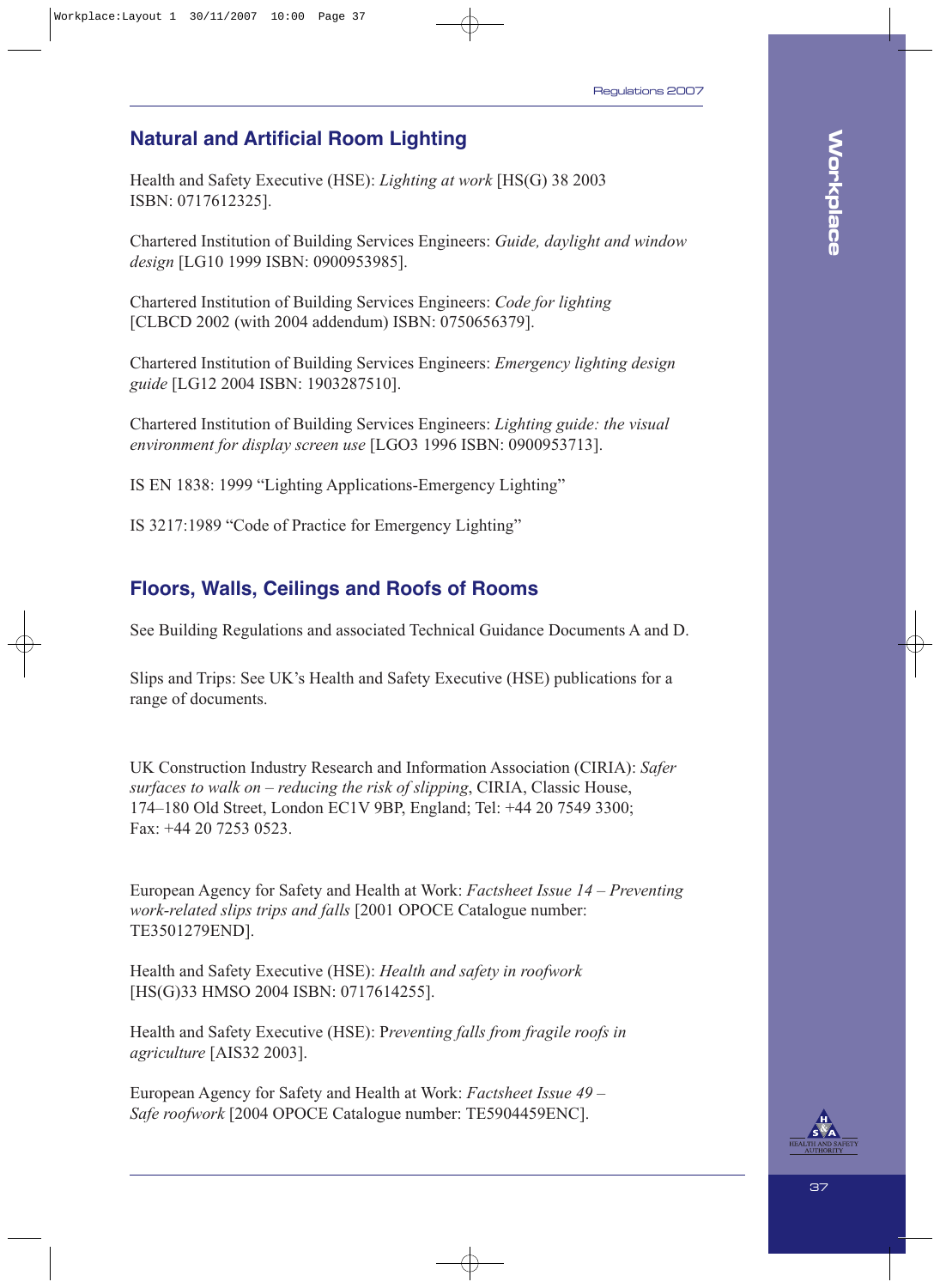I.S. EN 363 Personal Protective Equipment against falls from a height – Fall Arrest Systems (2002).

I.S. EN 365 Personal Protective Equipment against falls from a height – General requirements for instructions for use, maintenance, periodic examination, repair, marking and packaging (2004).

### **Windows and Skylights**

See UK's Health and Safety Executive (HSE) publications for a range of documents on window cleaning.

BS 8213-1:2004 Windows doors and rooflights. Design for safety in use and during cleaning of windows, including door-height windows and roof windows. Code of practice.

BS 6262-4:2005 Glazing for buildings. Code of practice for safety related to human impact.

BS 8210:1986 *Guide to building maintenance management* [ISBN: 0580152413].

Chartered Institution of Building Services Engineers: *Guide to ownership, operation and maintenance of building services* [(OOM) 2000 ISBN: 1903287057].

### **Doors and Gates**

Building Regulations and associated Technical Guidance Document M: Access for People with Disabilities.

I.S. EN 12453 Industrial, Commercial and Garage Doors and Gates – Safety in use of power-operated doors.

BS 6206:1981 *Specification for impact performance requirements for flat safety glass and safety plastics for use in buildings* [ISBN: 0580124479].

BS 6262:1982 *Code of practice for glazing in building* [ISBN: 0580127184].

BS 6262-4:2005 Glazing for buildings. Code of practice for safety related to human impact.

### **Emergency Routes and Exits**

Building Regulations and associated Technical Guidance Document B: Fire Safety.

# **Fire Detection and Fire Fighting**

Fire Services Acts 1981 and 2003 (No. 30 of 1981 and No. 15 of 2003).

Building Regulations and associated Technical Guidance Document B: Fire Safety.

I.S. CEN/TS 54-14:2004 Guidelines for the design, installation, commissioning, use and maintenance of fire detection and fire alarm systems, available from the National Standards Authority of Ireland.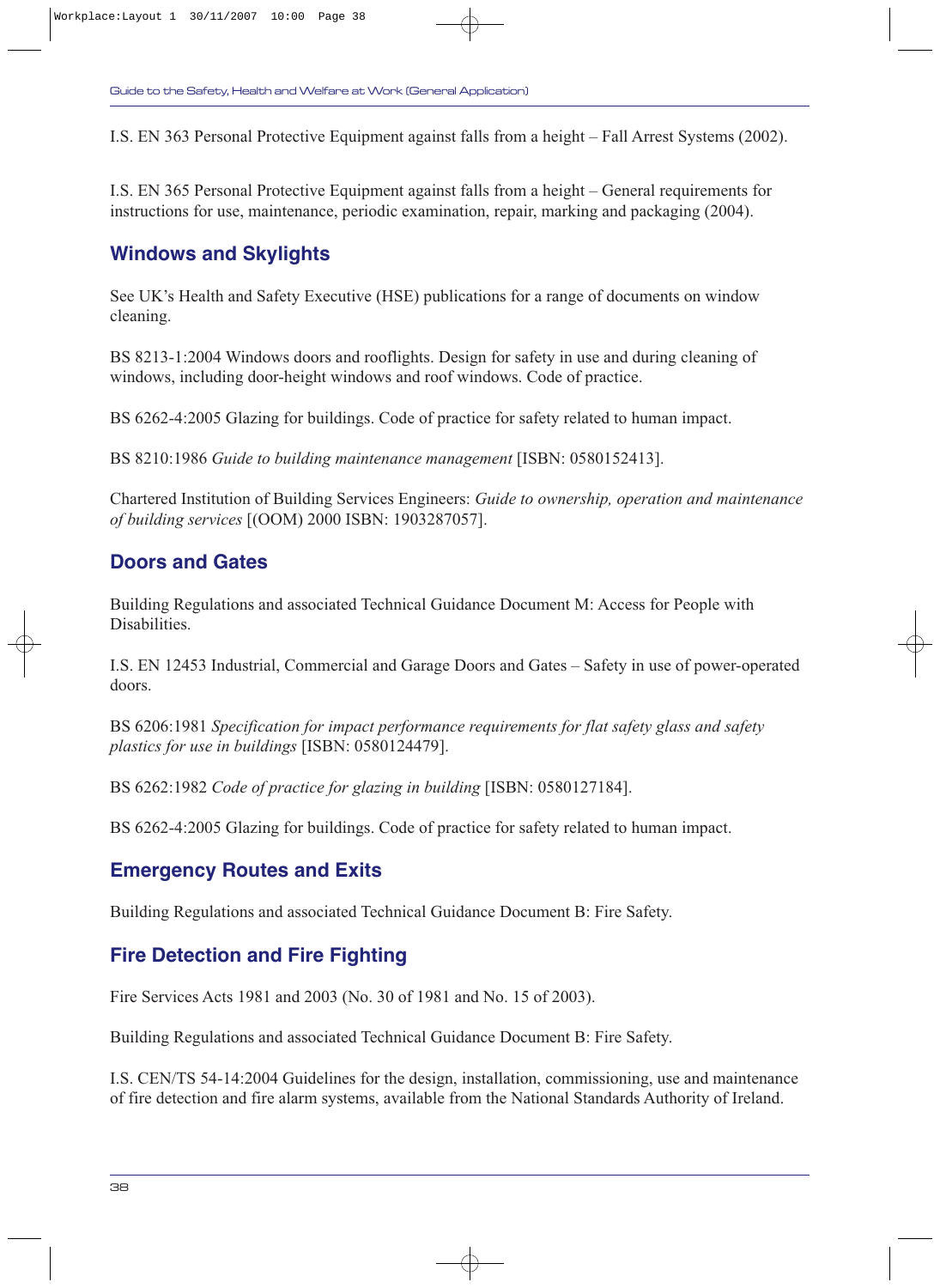### **Movement of Pedestrians and Vehicles in Danger Areas**

Health and Safety Authority: *Safety and workplace vehicles* [ISBN: 1844960145].

Building Regulations and associated Technical Guidance Document K: Stairways, Ramps and Guards.

BS 6180:1999 *Code of Practice for barriers in and about buildings* [ISBN: 0580330516].

BS 4211:2005 Specification for ladders for permanent access to chimneys, other high structures, silos and bins.

BS EN 12352:2000 *Traffic control equipment – warning and safety light devices* [ISBN: 058034312X].

Health and Safety Executive (HSE): *Workplace transport safety – guidance for employers* [HS(G)136 HMSO 2003 ISBN: 0717609359].

Health and Safety Executive (HSE): *Managing vehicle safety at the workplace* [IND(G) 199 HMSO 2004 ISBN: 0717609820].

European Agency for Safety and Health at Work: *Factsheet Issue 16 – Preventing vehicle transport accidents at the workplace* [2001 OPOCE Catalogue number: TE3501295END].

### **Specific Measures for Escalators and Travelators**

Health and Safety Executive (HSE): *Ergonomic aspects of escalators used in retail organisations* [CRR12/1989 HSE Books 1989 ISBN: 0118859382].

Health and Safety Executive (HSE): S*afety in the use of escalators* [PM 34 HSE Books 1983 ISBN: 0118835726].

BS 5656-2:2004 Escalator and moving walks. Safety rules for the construction and installation of escalators and moving walks. Code of practice for the selection, installation and location of new escalators and moving walks.

Chartered Institution of Building Services Engineers: Guide D: Transportation systems in buildings.

I.S. EN 115 Safety rules for the construction and installation of escalators and passenger conveyors [1995 AMD 2 2004].

I.S. EN 13015 Maintenance for lifts and escalators – Rules for maintenance instructions [2001].

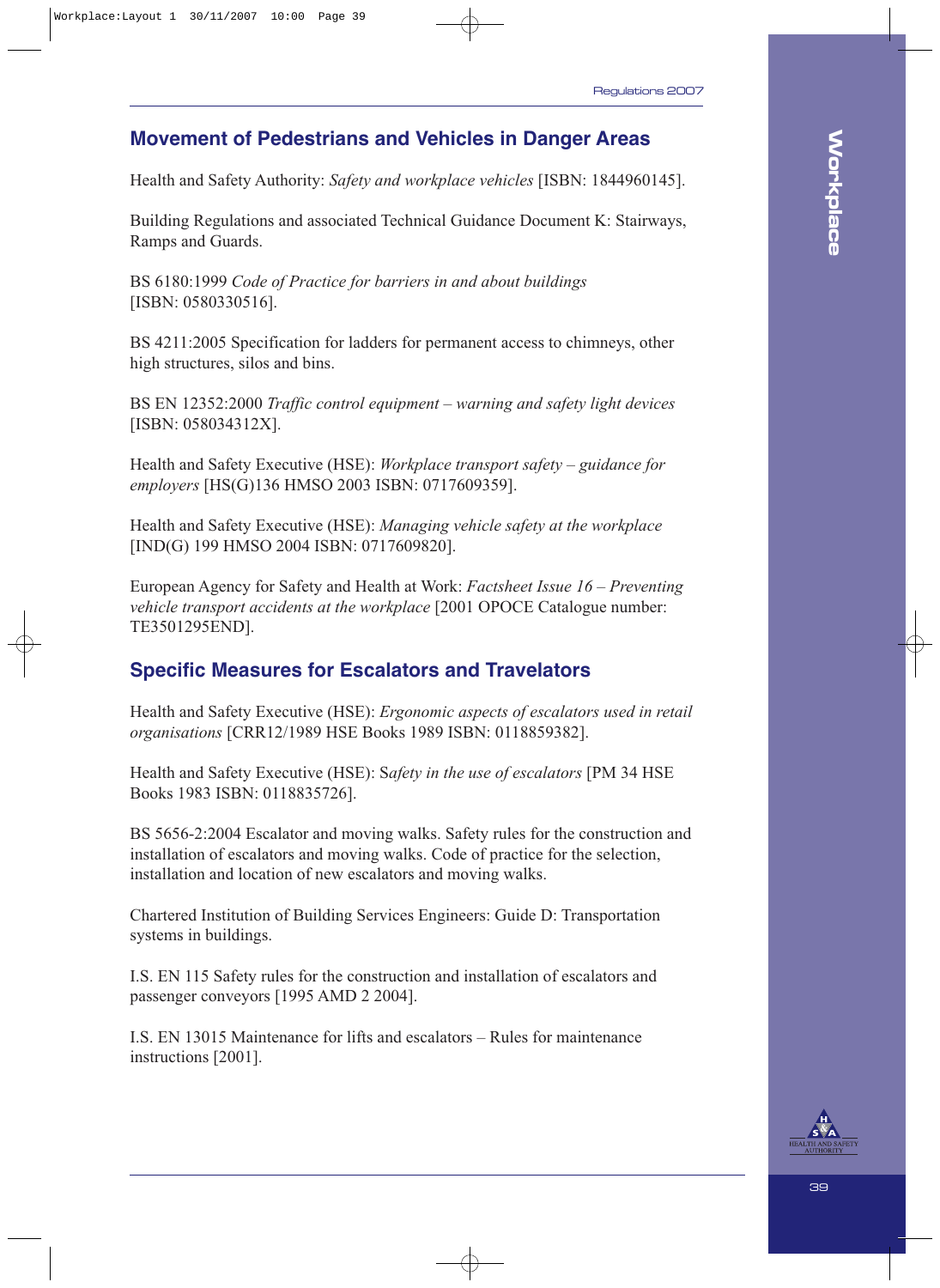# **Loading Bays and Ramps**

Building Regulations and associated Technical Guidance Document K: Stairway, Ramps and Guards.

### **Room Dimensions and Air Space in Rooms and Freedom of Movement at the Workstation**

I.S. EN ISO 9241-1 Ergonomic requirements for office work with visual display terminals (VDTS) – Part 1: General introduction [1998 AMD 1 2001].

I.S. EN 29241-2 Ergonomic requirements for office work with visual display terminals (VDTS) – guidance on task requirements [1993].

I.S. EN 29241-3 Ergonomic requirements for office work with visual display terminals (VDTS) – visual display requirements [1993 AMD 1 2000].

Health and Safety Executive (HSE): *Seating at work* [HS(G) 57 HMSO 2002 ISBN: 0717612317].

Health and Safety Executive (HSE): *Upper limb disorders in the workplace* [HS(G)60 HMSO 2002 ISBN: 0717619788].

BS 3044:1990 *Guide to ergonomic principles in the design and selection of office furniture* [ISBN: 0580186172].

### **Sanitary Facilities**

BS 6465-1:2006 Code of practice for the design of sanitary facilities and scales of provision of sanitary and associated appliances.

### **Employees with Disabilities**

Building Regulations and associated Technical Guidance Document M: Access for People with **Disabilities** 

European Agency for Safety and Health at Work: *Factsheet Issue 53 – Ensuring the health and safety of workers with disabilities* [2004 OPOCE Catalogue number: TE5804304ENC].